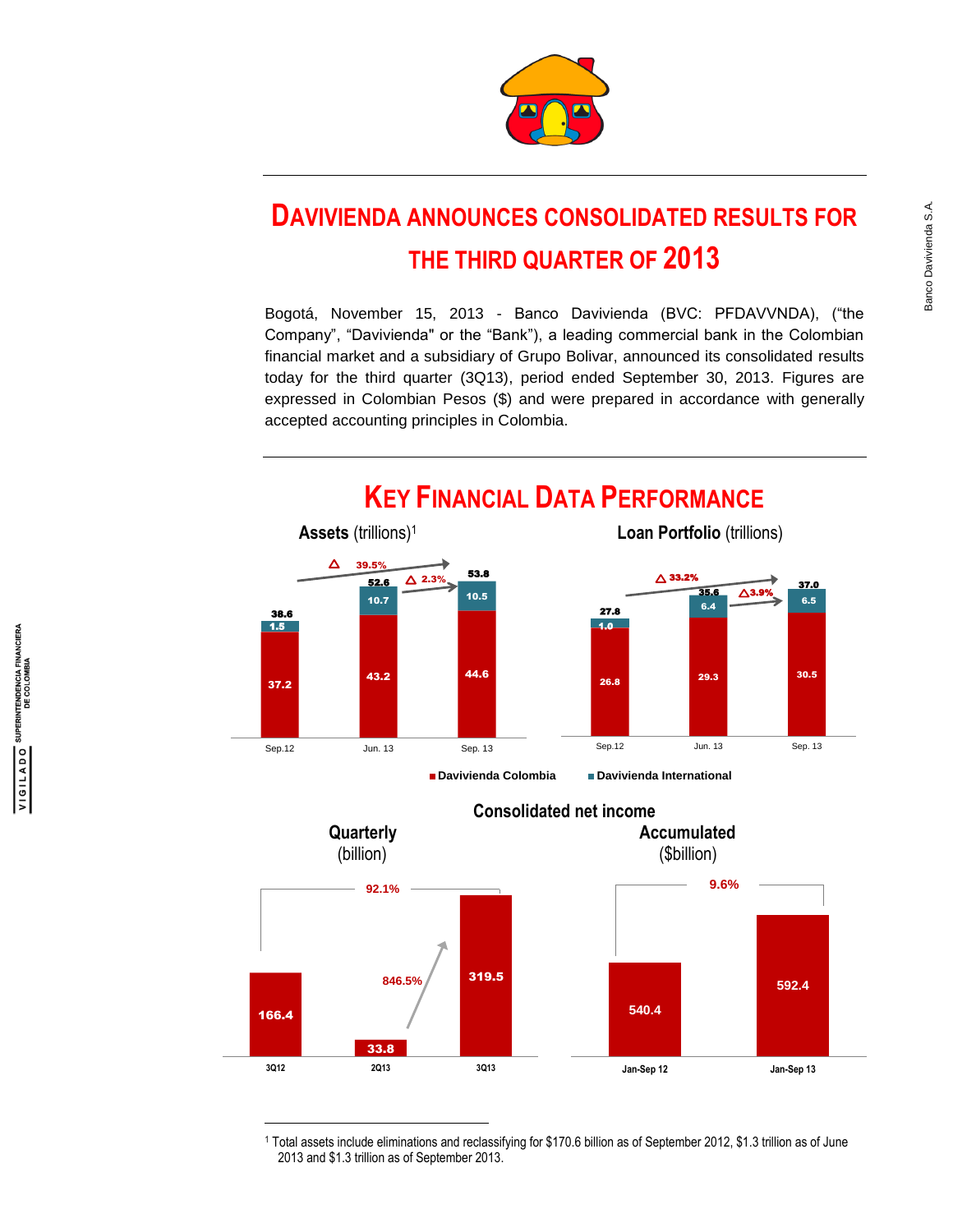

# **MAIN CONSOLIDATED RESULTS THIRD QUARTER 2013 (3Q13)**

- Net income in 3Q13 was \$319.5 billion, an increase of 846.5% compared to 2Q13, and 92.1% compared to 3Q12, mainly due to income from the fixed-income investments portfolio, which totaled \$244.3 billion, as a result of recovery of the prices of fixed-incomes and a one-time \$89 billion derived from residual rights of the mortgage portfolio securitization processes in Colombia. Net income for 9M13 reached \$592.4 billion, 9.6% more than in the same period of the previous year. Net income for 9M13 for the International Subsidiaries excluding standardization was \$102.1 billion.
- Financial income for the quarter was \$1.3 trillion, a 55.4% increase compared to 2Q13, and 28.4% increase compared to 3Q12, mainly due to the increase in investment portfolio income of \$441.7 billion compared to 2Q13, and an increase of \$137.9 billion compared to 3Q12. The financial income for the international subsidiaries was \$169.8 billion during the 3Q13. For 9M13 the financial income reached \$3.3 trillion, with a 14.1% increase compared to the same period of 2012.
- Portfolio income grew 1.7% in 3Q13 compared to 2Q13, and 17.1% compared to 3Q12, this is explained by the growth of the mortgage portfolio, which grew 7.6% compared to 2Q13, and 52.3% compared to 3Q12.
- Operating Expenses for the quarter totaled \$594.1 billion, a 0.4% growth compared to 2Q13, and 31.0% compared to 3Q12. In Colombia the operating expenses was \$461.8 billion decreasing 0.3% compared 3Q12 and increasing 2.7% compared with the same period of 2012. For 9M13 expenses increased 34.0%, mainly explained by expenses in international subsidiaries, without them the expenses grew 5.9%.
- Consolidated assets at the end of 3Q13 totaled \$53.8 trillion, 2.3% higher than at the end of 3Q12. Net portfolio**<sup>2</sup>** accounted for \$37.0 trillion representing 68.8%, and investments<sup>3</sup> totaled \$8.0 trillion representing 14.9%. International subsidiaries assets' totaled \$10.5 trillion, representing 19.5% of the consolidated assets.
- Gross portfolio totaled \$38.7 trillion for the quarter, 3.8% higher than in 2Q13 and 32.7% compared to 3Q12. This was a result of growth in mortgage portfolio (70.8%) and commercial loan portfolio (28.1%) when compared to 3Q12, in addition to the incorporation of new international subsidiaries, with a gross portfolio balance of \$6.7 trillion at the end of 3Q13.

<sup>2</sup> Net loan portfolio = gross loan portfolio - provisions.

<sup>3</sup> Investments after valuation and devaluation.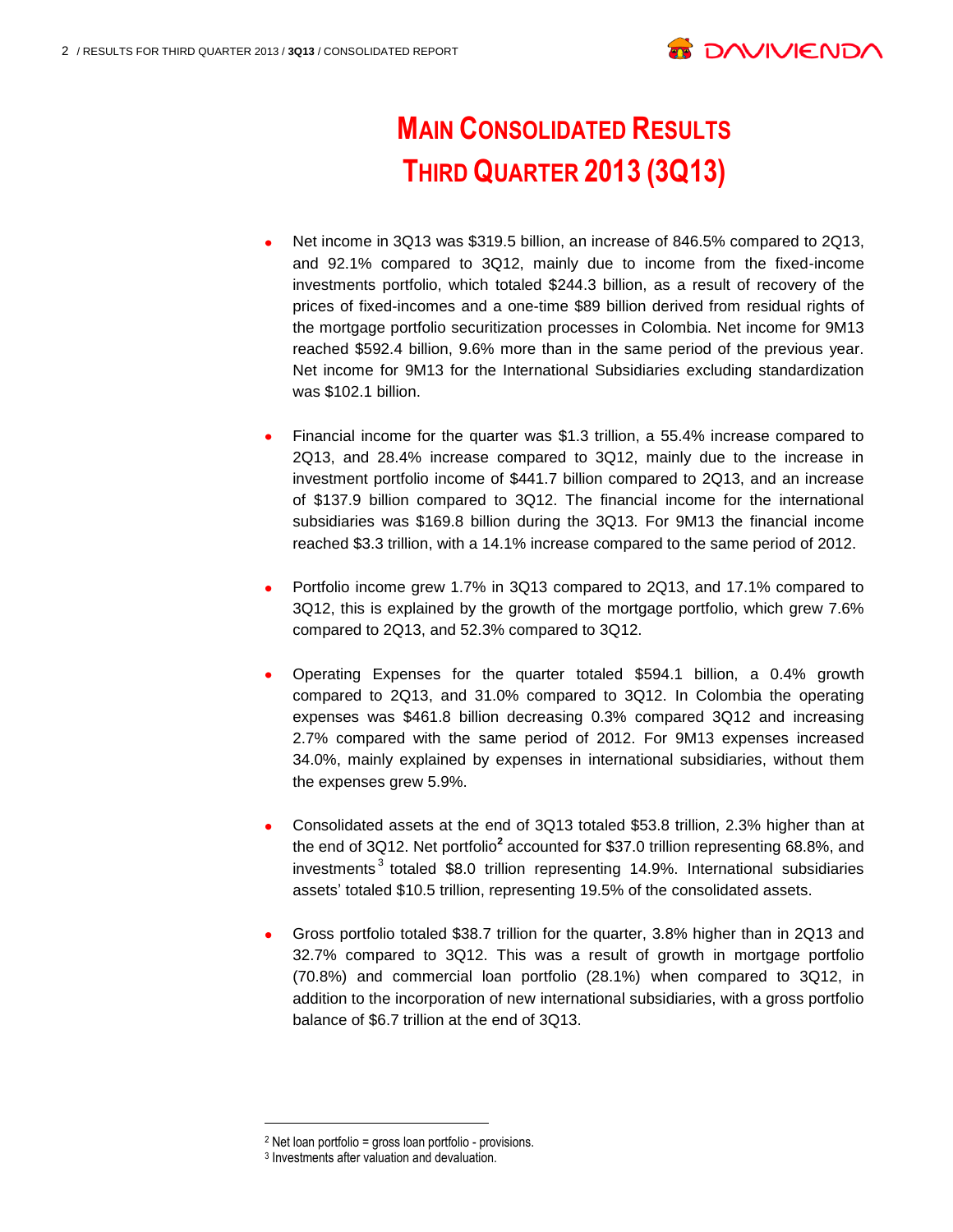

- The delinquent portfolio quality indicator**<sup>4</sup>** was 1.64%, 20 basis points below 2Q13. Portfolio provisions in the amount of \$1.7 trillion, resulted in a coverage of 268.8%. Provisions represented 4.4%**<sup>5</sup>** of the gross loan portfolio. Net provision expense for the portfolio was 2.4%, 12 basis points lower than the previous quarter.
- Funding sources**<sup>6</sup>** were \$44.9 trillion, resulting in a portfolio to funding source ratio**<sup>7</sup>** of 82.5%, 108 basis points higher than 2Q13, as a result of loan book dynamic.
- Earnings per share **<sup>8</sup>** for 3Q13 was \$620.9, an increase of \$534 per share compared to 2Q13. Return on Average Equity (ROAE) $<sup>9</sup>$  at the end of 3Q13 was</sup> 13.5% compared to the 10.7% reported in 2Q13 and 15.4% in 3Q12. The ROAE for Colombia was 12.9%.
- As of September 30, 2013 Davivienda operated in 6 countries, with 6.6 million customers**<sup>10</sup>** , 16 thousand employees, 738 branches, 1,972 ATMs and around 2,500 DaviPlata service points.

 $\overline{a}$ 

<sup>4</sup> Nonperforming loans > 90 days.

<sup>5</sup> Provisions / gross loan portfolio.

 $6$  Funding sources = total deposits + bonds + institutional loans.

<sup>7</sup> Ratio: net loan portfolio / (total deposits + bonds + institutional loans).

<sup>8</sup> Earnings per share in Banco Davivienda S.A.

 $9$  ROAE = net income (12 months) / average equity.

<sup>10</sup> This includes 1.8 million DaviPlata and 25,374 from Corredores Asociados customers.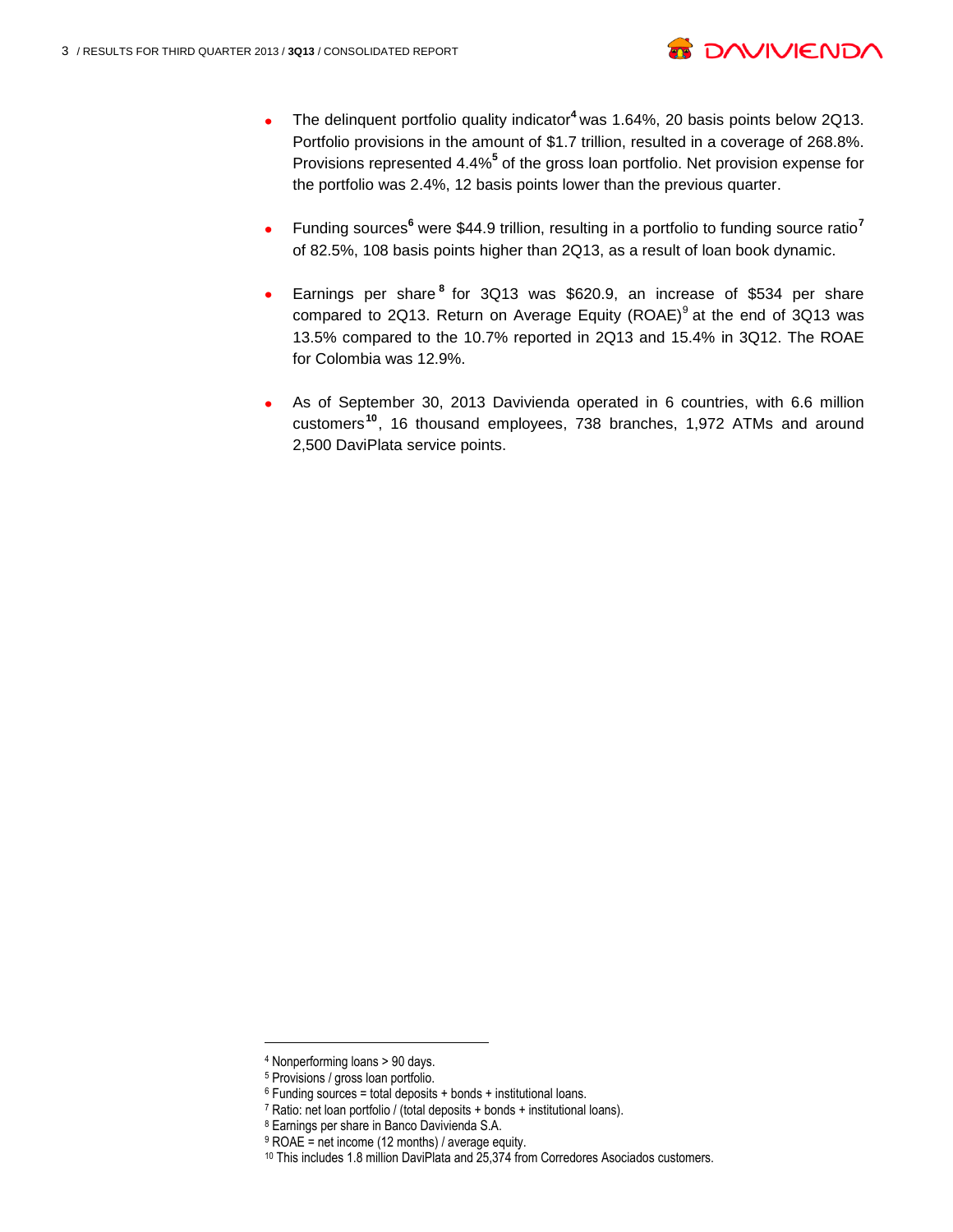

# **HIGHLIGHTS**

# Acquisition of Corredores Asociados

**With the acquisition of Corredores Asociados, Davivienda increased its third-party managed assets by 53%.**  On September 25, the company concluded the acquisition of Corredores Asociados, This acquisition complements Davivienda's offering of products and services to its customers incorporating a team of 292 employees that for more than 35 years have gained the trust and recognition of over 25 thousand customers.

Banco Davivienda paid \$57 billion and reported another \$57 billion in accounts payable, which will be paid to previous shareholders over 5 years for 94.9% of the company, generating \$71 billion in goodwill. For the remaining 5.1% was adquired by Fiduciaria Davivienda in the same conditions paid \$3 billion and reported another \$3 billion in accounts payable, generating \$3.8 billion in goodwill.

With this acquisition, Davivienda increased its third-party managed assets by 53.2% compared to 2Q13, and by 104.3% compared to 3Q12, reaching \$25.5 trillion, by incorporating \$8.5 trillion of managed assets from Corredores Asociados.

As of the end of 3Q13, Corredores Asociados' total assets were \$125 billion and accumulated net income for the year was \$2,149 million.

### DaviPlata recognized as an innovative product

**Davivienda received the Financial Innovation Award from FELABAN for DaviPlata**

l

In the 2013 Latin American Congress on Banking Automation, held in Miami, the Latin American Federation of Banks ("FELABAN" in Spanish), granted the Financial Innovation Award to Davivienda for its DaviPlata product. Once again, Davivienda was recognized as an innovative, world-class organization $^{11}$ .

DaviPlata has nearly 1.9 million customers, 1,790 corporate contracts and 2,500 points of service through its banking correspondents. Since the Bank began disbursing the *Más Familias en Acción* (More Families in Action) program subsidies through DaviPlata, more than \$2.6 million has been provided and around 1.3 million people joined the Colombian banking system for the first time due to this product.

<sup>11</sup> Banco Supervielle of Argentina came in second place for its Customer Biometric Identification project, and Banco de Guayaquil of Ecuador came in third for its Cuenta Amiga project. Additionally, Banco Caixa Económica Federal de Brazil and Banco AV Villas of Colombia received honorable mentions for their Agencia Barco and Red Cerca products.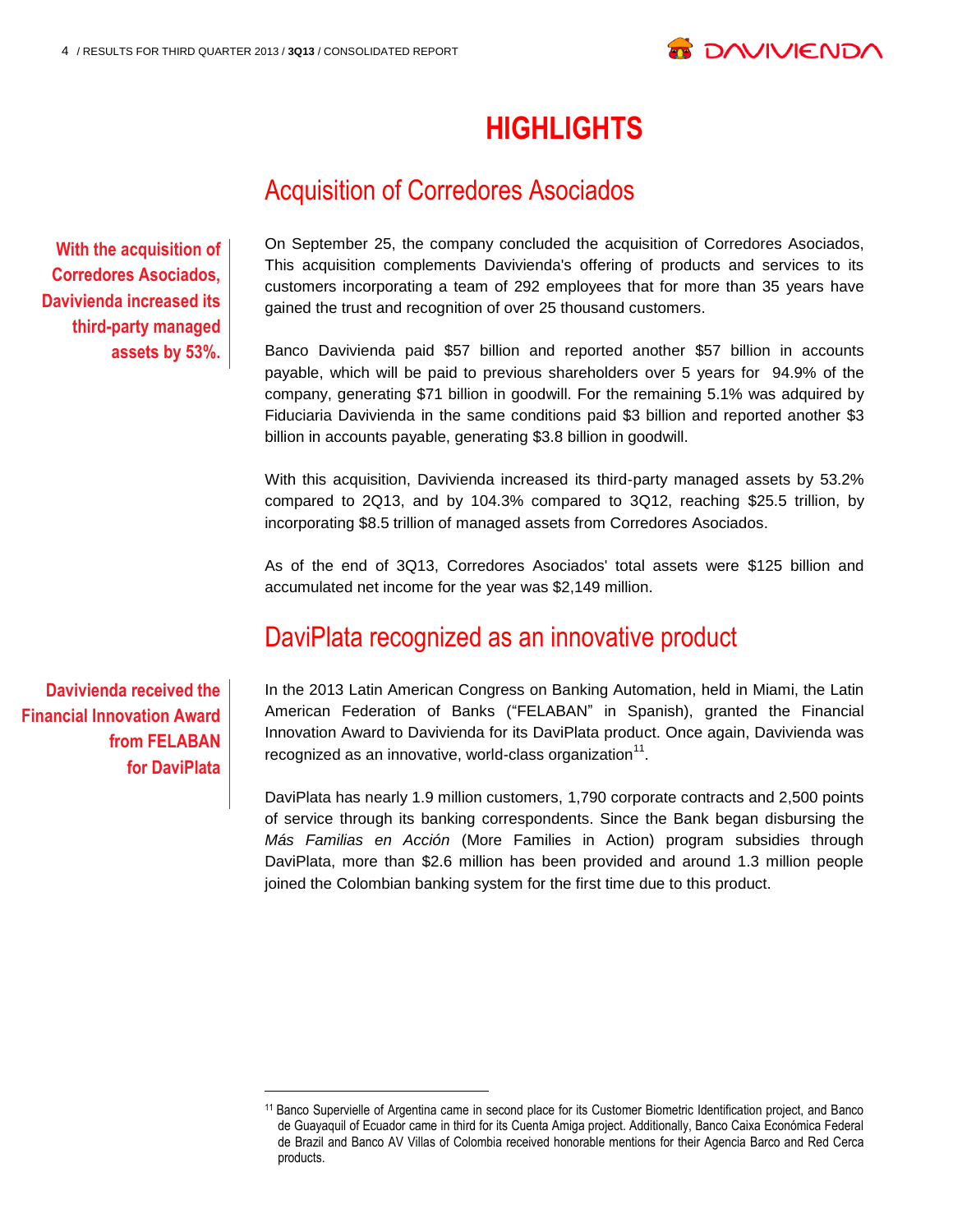

# Payment of Dividends

On September 30, the Extraordinary Shareholders Meeting approved the payment dividends of \$280 per share, using untaxed reserve funds available to the committee, for a total of \$124.4 billion.

## Expansion of Local Bond Issuance

The Colombian Financial Superintendence authorized the expansion of the Issuance and Placement of Local and Subordinated Bond Program. This allows an increase of the global amount that be offered publicly to \$6.0 trillion from which \$3.0 trillion have already been placed. For a term of three years these bonds may be issued as ordinary and/or subordinated bonds, which will be determined in the Public Offer Notices. Davivienda ensures the continuity of its local issuance program and continues to take an active part in the Colombian capital market.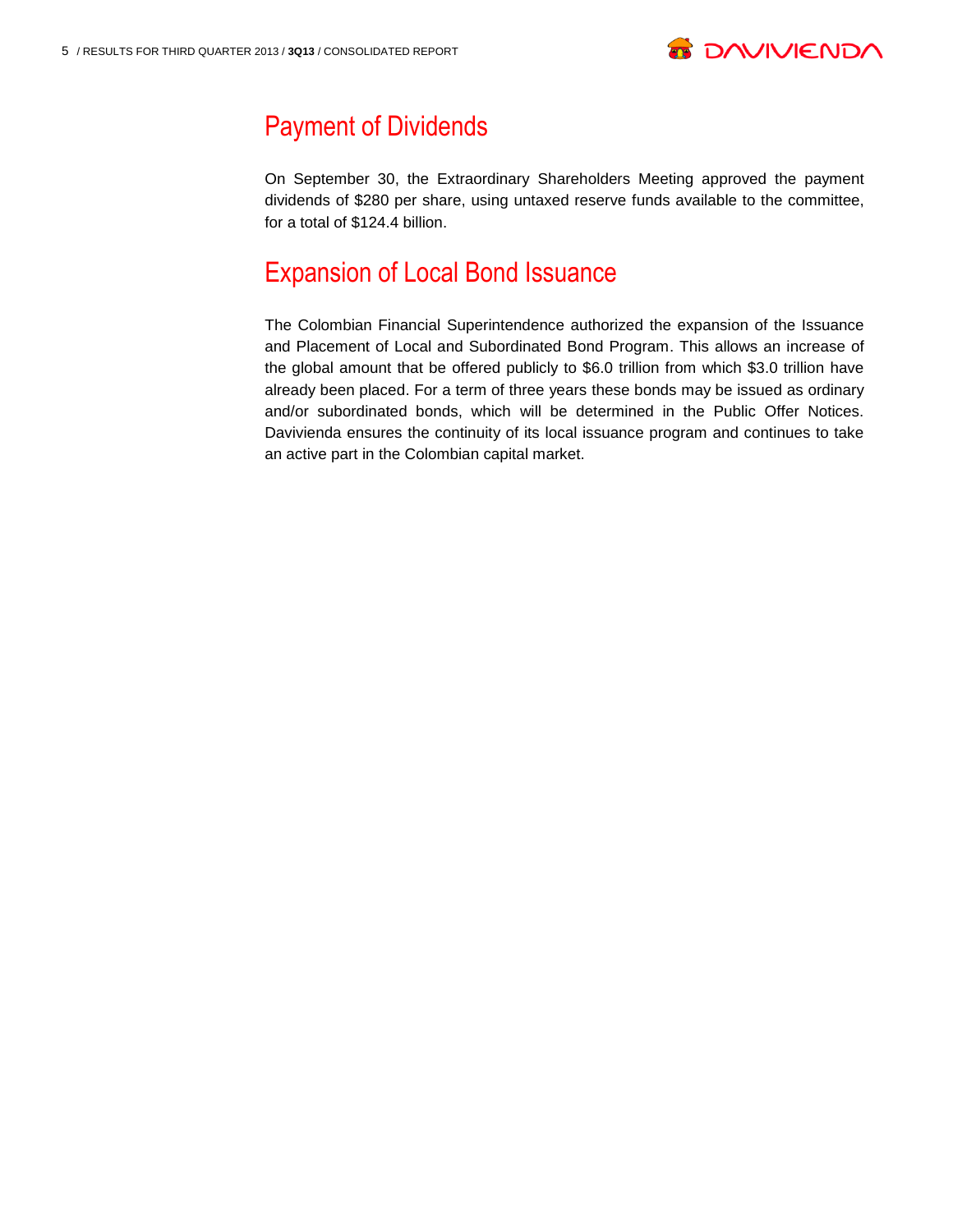

# **COLOMBIA MAIN BUSINESS RESULTS**

### Consumer

During 3Q13, consumer loan disbursements totaled \$2.8 trillion, representing growth of 7.5% compared to 2Q13, and 6.4% compared to 3Q12.

Payroll loans totaled \$612 billion, 9.1% higher compared to 2Q13 and 13.0% compared to 3Q12.

# **Mortgages**

Mortgage loans totaled \$1.1 billion, increasing 54.8% compared to 2Q13 and 75.5% compared to 3Q12, mainly due to the increase in residential leasing of 60.9% compared to 2Q13, and 94.7% compared to 3Q12.

Affordable housing loans grew 37.1% in the quarter, from \$167 billion in 2Q13 to \$229 billion in 3Q13, allowing Davivienda to maintain its leadership in financing this sector, with a 39.5% market share $12$ .

In regards to the housing fair held in 2Q13, Davivienda approved 16 thousand requests totaling \$1.3 trillion, 30% more compared to 2Q13, and disbursed 4,481 loans totaling \$542.7 billion<sup>13</sup>.

<sup>12</sup> Source: Asobancaria as of August, 31 2013 .

<sup>13</sup> Information reported as of October 23, 2013.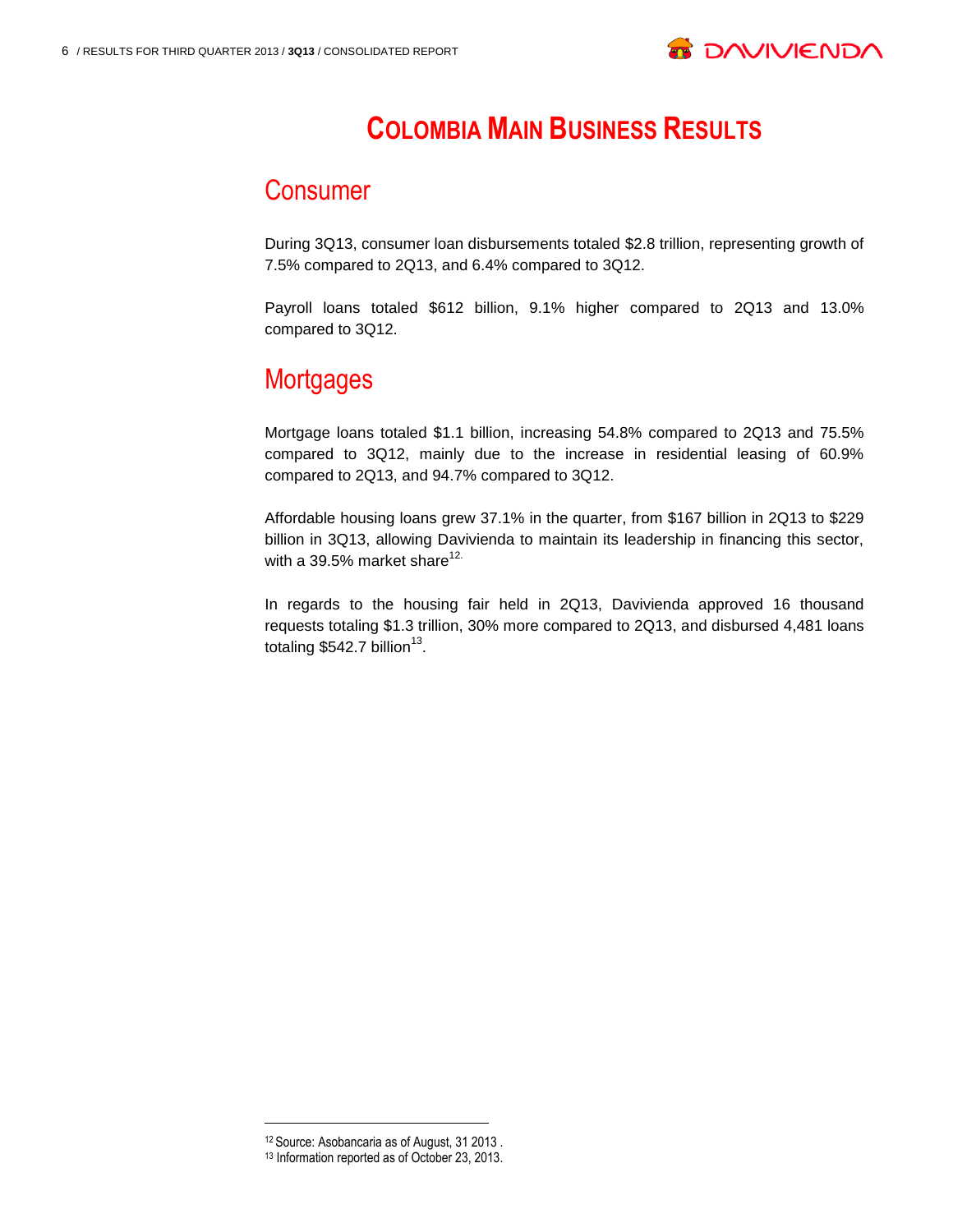

## **Commercial**

In the 3Q13, SME disbursements were made in the amount of \$678 billion. National Guarantee Fund ("FNG" in Spanish) guaranteed disbursements stood out as they increased 32% in 9M13, compared to a 19%<sup>14</sup> system increase for the same period.

Construction loans were \$472 billion, increasing 35.4% compared to 3Q12.

For the Government's *100,000 Viviendas gratis* (100,000 free homes) program, Davivienda approved funding for the construction of another 3,592 homes in 3Q13, reaching a total of 25,992 families.

Finally, the corporate loan portfolio grew by 1.2% compared to 2Q13 and 28.1% compared to 3Q12 with notable results in the coffee, chemicals and byproducts, and engineering and civil works sectors, which showed greater disbursements for the quarter.

<sup>14</sup> Source: Report of the National Guarantee Fund ("FNG") as of September 30, 2013.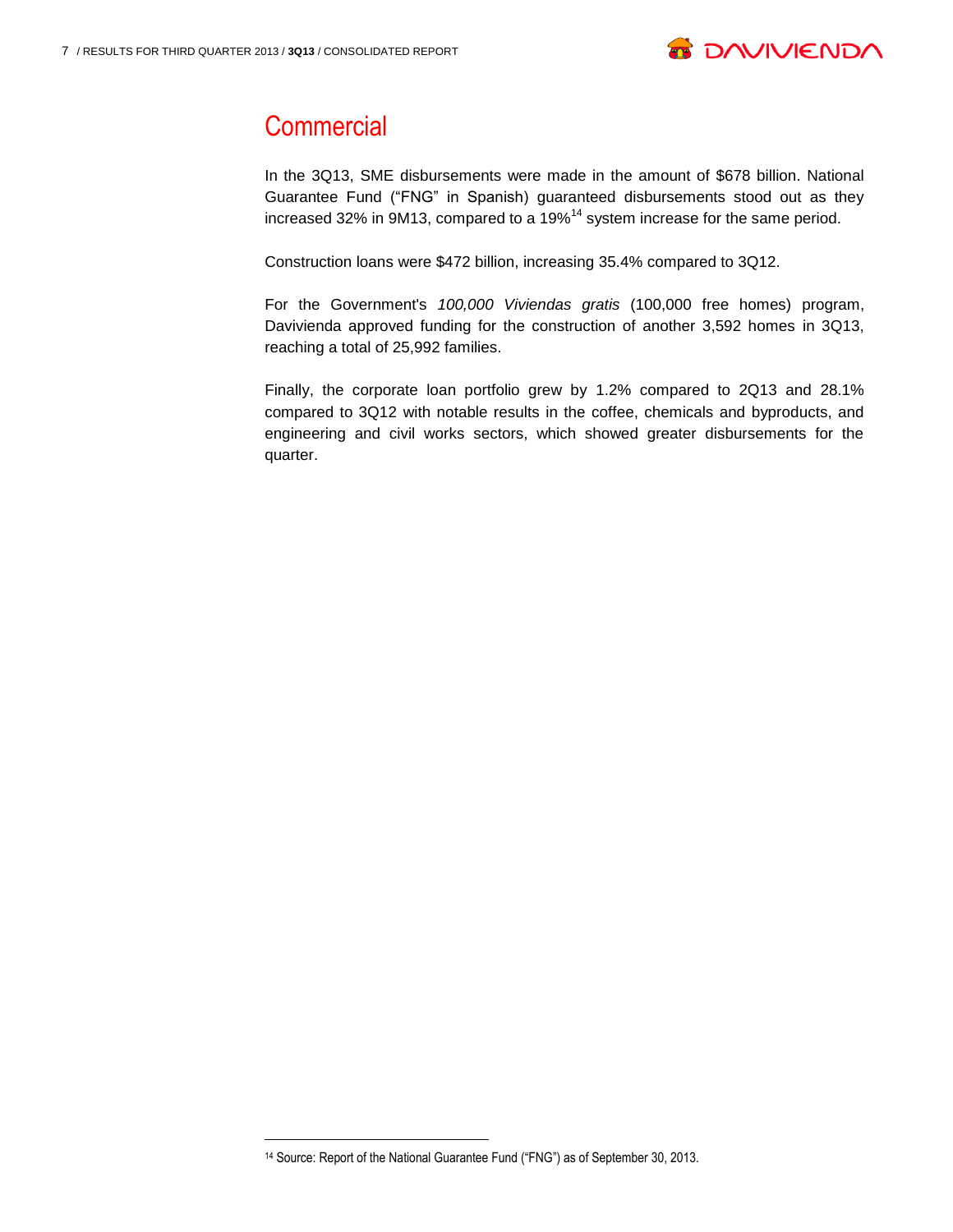

# **MACROECONOMIC CONTEXT**

Contrary to what happened in the second quarter of last year, on September 30 the U.S. Federal Reserve ("The FED") surprised markets by not cutting back its asset purchasing program, resulting in a higher valuation of U.S. Treasury bonds as well as a global spike in fixed-income assets around the world, including Colombia. Per its decision, the American agency argued that while there been a significant reduction in the unemployment rate, it had expected a more substantial reduction. It also stated that inflation figures were below target, and that the rise in 30-year mortgage interest rates resulting from the announcements made during the second quarter could affect the pace of the economy's expansion.

### Colombia

Annual GDP growth for 2Q13 was 4.2%, far greater than the 2.7% reported for 1Q13. With the exception of the construction sector, which experienced slower growth compared to the first quarter, other sectors of economic activity reported an upward trend, with outstanding performance in the agricultural sector and positive results in the industrial sector.

An analysis of the sectors in the 1H13 indicated that construction activity grew 9.7%, the highest variation at the economic activity level. Agriculture was the second-fastest growing activity, with a 6.2% increase in added value, followed by social and community services (4.5%). Other activities grew less than 4.2%. The only reduction in added value was industrial, which reported a 1.6% reduction.

Annual inflation at the end of 3Q13 reached 2.27% This figure, which is within the target range established by the Central Bank, reflected a sharp drop compared to the annual inflation rate of 3.09% observed at the end of the same quarter in 2012, and a slight upward trend compared to the annual 2.15% inflation obtained at the end of the second quarter of the year.

While inflation figures have been near Central Bank forecasts, in August, the Issuer's Board of Directors was divided on whether or not it was convenient to reduce its rates. However, solid GDP results in the second quarter made it possible to reach consensus again in September to keep the rate constant at 3.25%.

Lack of movement in the Central Bank's intervention rates during the period was reflected in stability in short-term, passive interest rates. Average DFT placed at 4.06%, with a maximum of 4.11% and a minimum of 3.91%.

Active consumer loan rates continued to decreased during the quarter, although at a more moderate pace. The consumer loan rate - excluding credit cards - at commercial banks dropped from 17.93% to 17.58%, between the second and third quarter of the year. The reduction was led by rates for loans of more than 5 years, which went from 15.83% to 15.80%. However, 3 to 5 year loan rates remained at 17.6%. Ordinary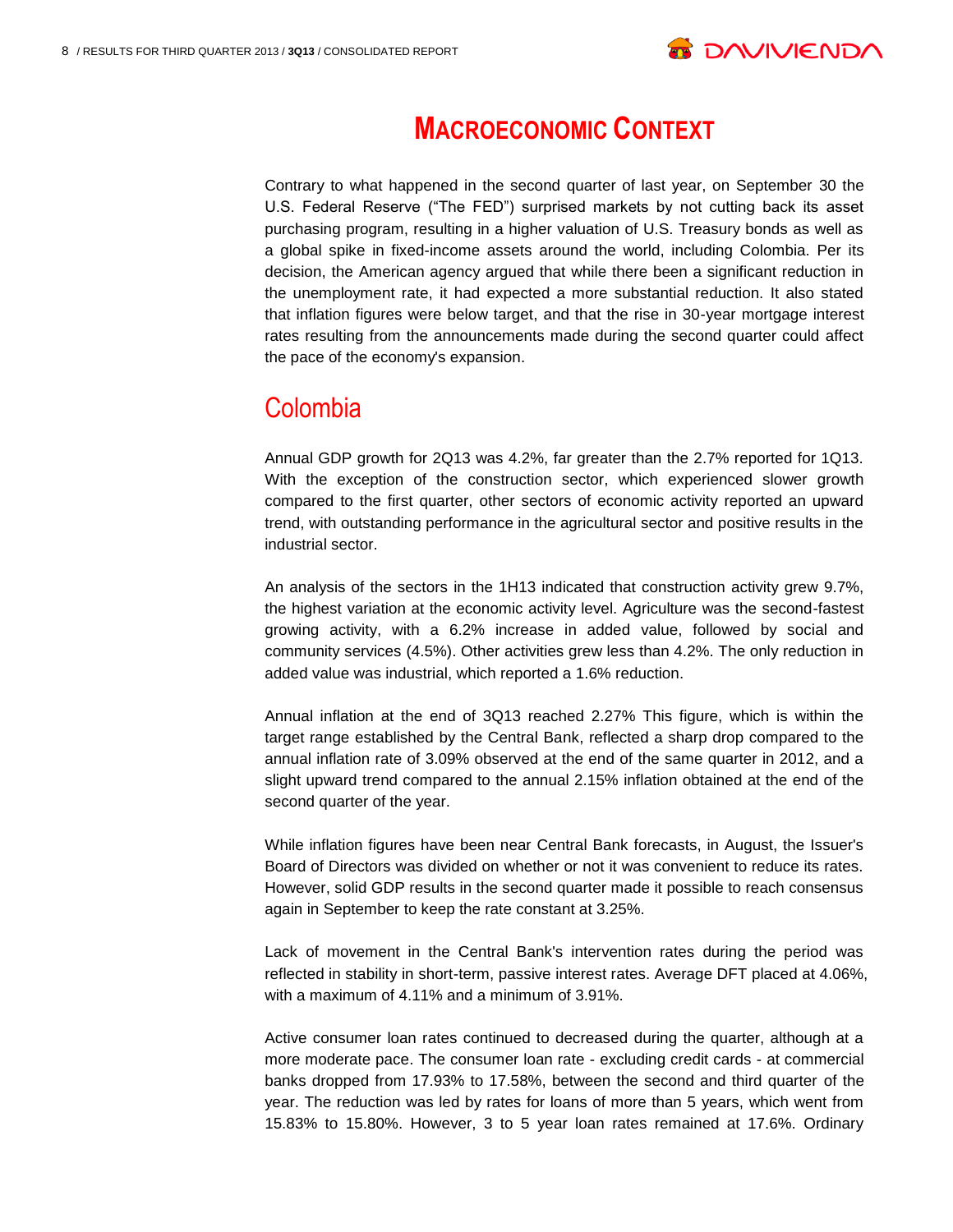

commercial loan rates went from an average of 9.98% to 10.21% between the second and third quarter.

The exchange rate displayed a mixed trend throughout 3Q13: the quarter began with a rate of \$1,929 per dollar and continued to appreciate until August 13, when it reached \$1,868.9. Despite a currency purchasing program by the monetary authority, this trend was driven by the change in expectations regarding the withdrawal of monetary stimulus in the United States, higher petroleum prices and the mild recovery observed in the currency flow entering the Colombian economy as foreign investment.

As the FED's meeting in September got closer, and given that the market expected a reduction in asset purchases, a change in the exchange rate trend was observed which followed a devaluation trend until reaching \$1,952.11 in early September. Subsequently, as the FED's decision was not what the market expected, the exchange rate retreated to \$1,914.65 at the end of September.

As far as the currency exchange market intervention, purchases of dollars made by the Central Bank during the quarter were USD 1,950 million. At the last meeting, the Board of Directors decided to extend the purchasing program to accumulate up to an additional USD 1,000 million between October and December 2013.

### Central America

The results for GDP growth for 2Q13 were published in September for Costa Rica, Panama and El Salvador. The news was positive, as the economic activity in each country experienced a slight upward trend. Costa Rica showed the best recovery in the area of production, going from 1.36% annual growth in the first quarter of 2013 to 3.35% in the second quarter of 2013.

Meanwhile, more recent data indicates that Panama's Monthly Economic Activity Index ("IMAE" in Spanish) experienced a slowdown, going from 9.9% annual growth in July 2012 to 6.5% annual growth in the July 2013. Growth has been relatively stable in El Salvador in recent months, as economic activity reported 1.9% annual growth in July.

In Costa Rica's case, data until August reported that economic activity has continued an upward trend after minimum annual growth of 1.8% in March and April increasing to 4% annual growth by August. These results contrast with Honduras's IMAE, which continued a marked downward trend, growing at a 1.4% annual rate in August, while iit had grown 4.1% in August of the previous year.

At September 2013, annual inflation in Costa Rica closed at 5.37%, followed by Honduras and Panama with 4.95% and 3.9%, respectively. The latter two remain within the target range established by each country's Central Bank at the beginning of the year. In turn, El Salvador reported the lowest inflation out of the 4 countries, with an annual 0.76% rate.

With regard to the currency exchange rates, Costa Rica has not adequately sterilized currency purchases, and may sustain lower interest rates. On September 25, the Costa Rican Central Bank performed the greatest intervention in the foreign currency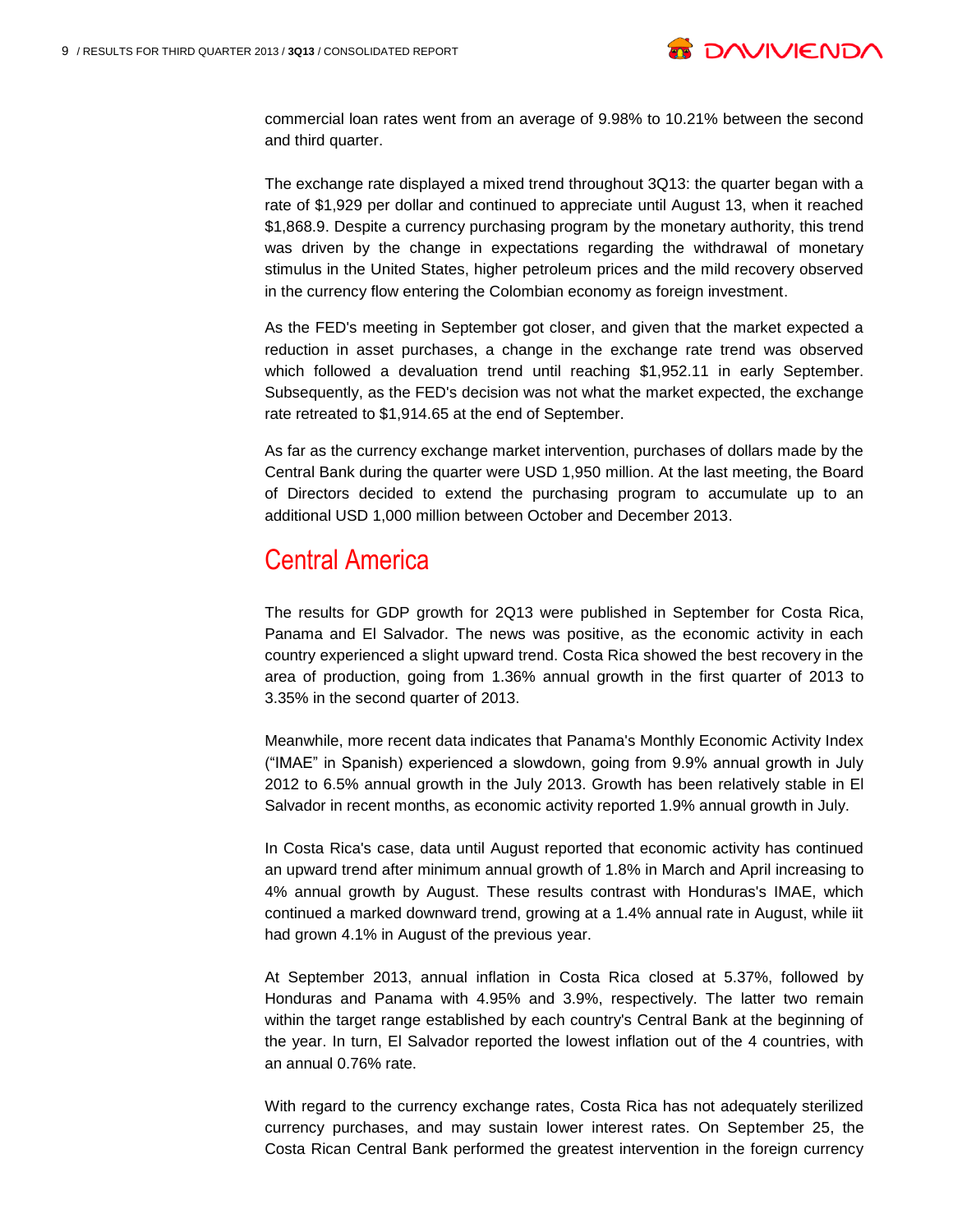

market (Monex), by buying USD 57.15 million to defend the lower limit of the exchange rate band.

International reserves estimated as months of imports increased in 3Q13 in Costa Rica: in July they equaled 7.05 months of imports, while in October they went up to 7.49 months. Honduras reported the opposite: international reserves went from 3.57 months of imports in July 2013 to 3.35 months in October.

The political setting of the upcoming periods will be marked by presidential elections: Honduras has presidential elections scheduled for the fourth quarter of the year, and Costa Rica, El Salvador and Panama will have them during the first half of 2014. In that regard, possible fiscal reforms seeking to alleviate the government's deficit may occur after each country's electoral process concludes.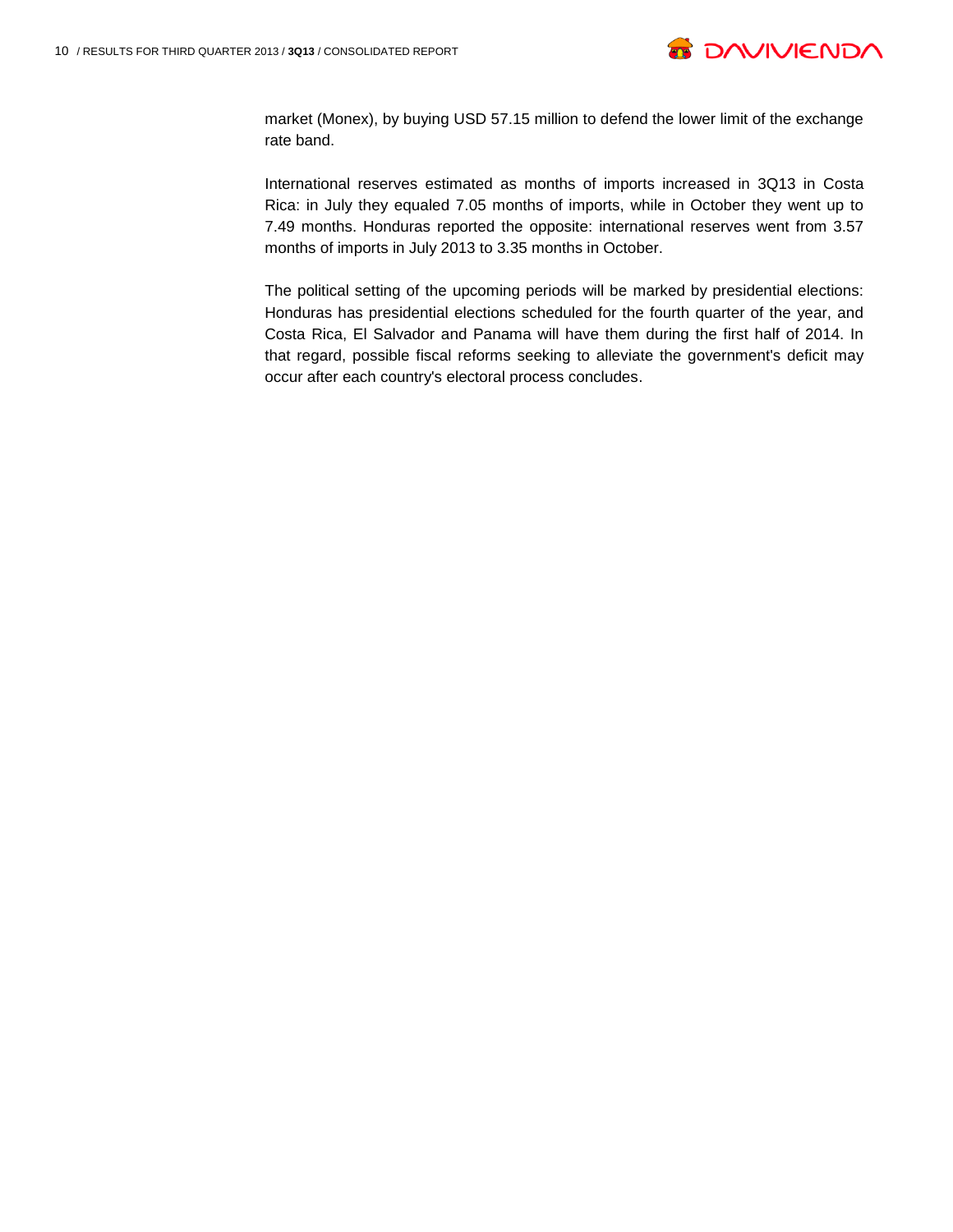

# **BALANCE SHEET**

### Assets

Consolidated assets at the end of 3Q13 were \$53.8 trillion, increasing 2.3% compared to 2Q13 and 39.5% compared to 3Q12, with a net portfolio growth of 3.9% and 33.2%, respectively. For assets in Colombia only, the increase was 3.3% compared to 2Q13 and 20.0% compared to 3Q12. This can be explained primarily by the 4.2% increase of the net portfolio compared to 2Q13 and 13.9% increase compared to 3Q12. At the same time, the investment portfolio decreased 0.5% compared to 2Q13 and increased 67.3% compared to 3Q12. Consolidated ROAA<sup>15</sup> for 3Q13 was 1.52% and 1.66% for Colombia.



In Colombia, the increase in assets, when compared to 2Q13, is explained by the growth in the mortgage portfolio. The assets of international subsidiaries totaled \$10.5 trillion, 2.0% lower than the balance recorded at the end of 2Q13 due to the 14.2% decrease in available assets.

<sup>15</sup> ROAA = net income (12 months) / average assets.

<sup>16</sup> Other assets include: plant, property and equipment; goods received in net payment; prepaid expenses and deferred charges; goodwill; and others.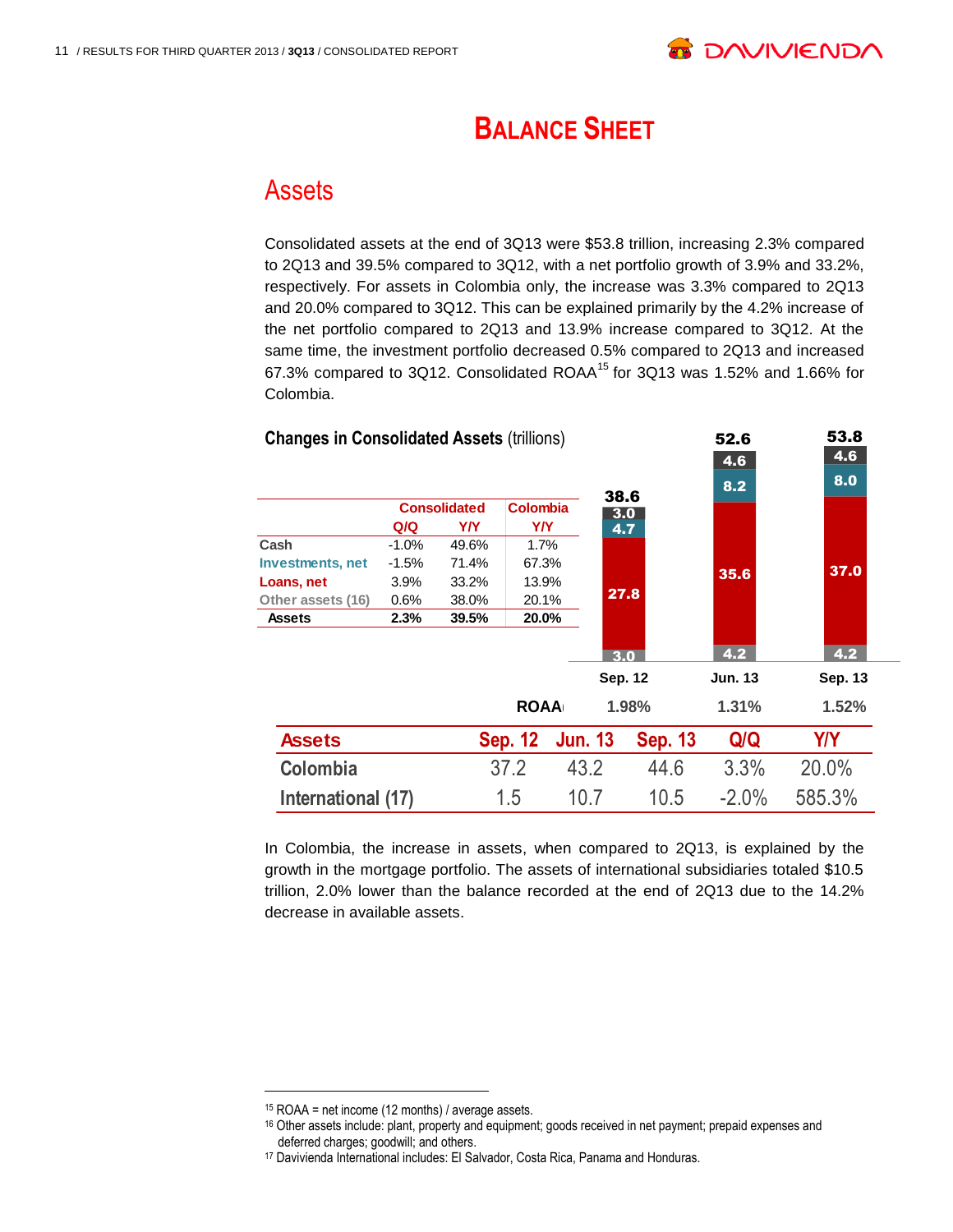



## Cash and Interbank Loans

Consolidated available cash as of the end of 3Q13 was \$4.6 trillion, a decrease of 1.0% compared to 2Q13, mainly due to the decrease among international subsidiaries and specifically Davivienda Panama's cancellation of interbank loan deposits. Compared to 3Q12, available cash increased by 49.6%, primarily due to income from new subsidiaries for a total of \$1.6 trillion.

Cash in Colombia totaled \$2.9 trillion, an 8.2% increase compared to 2Q13 and a 1.7% increase compared to 3Q12.

# Gross Loan Portfolio

At the end of 3Q13, the consolidated portfolio totaled \$38.7 trillion, 3.8% higher than in 2Q13, mainly due to growth in mortgage portfolios.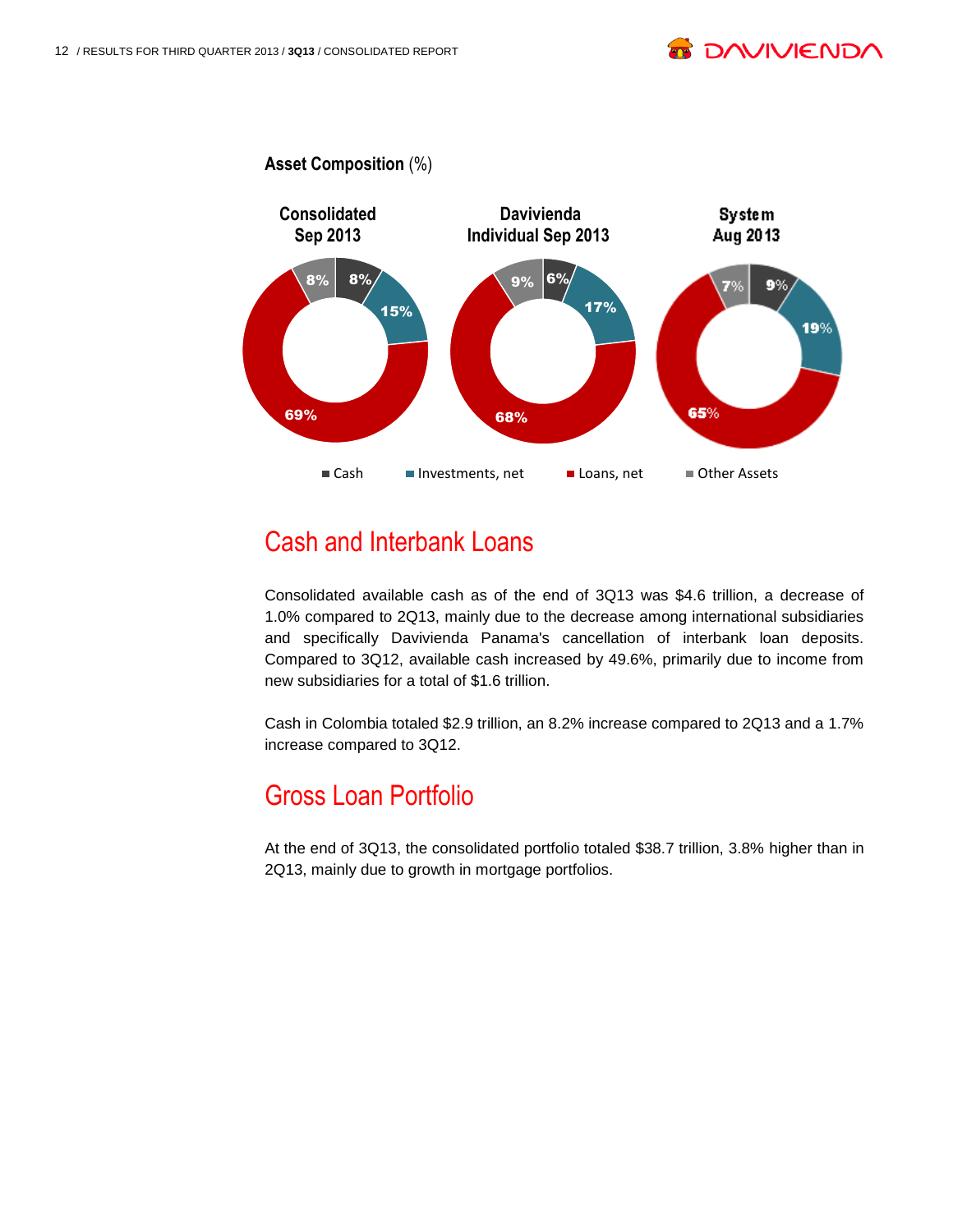



#### **Consolidated Gross Loan Portfolio Performance (trillions)**

|                        |                | <b>Consolidated</b> | <b>Colombia</b> |            | <b>International</b> |
|------------------------|----------------|---------------------|-----------------|------------|----------------------|
|                        | Q/Q            | <b>Y/Y</b>          | Q/Q             | <b>Y/Y</b> | Q/Q                  |
| Mortgages (18)         | 13.2%          | 70.8%               | 15.6%           | 43.7%      | 1.7%                 |
| <b>Consumer</b>        | 2.2%           | 20.4%               | 2.1%            | 5.0%       | 2.5%                 |
| <b>Commercial (19)</b> | 1.2%           | 28.1%               | 1.0%            | 9.1%       | 1.8%                 |
| Total                  | 3.8%           | 32.7%               | 4.2%            | 13.7%      | 1.9%                 |
|                        |                |                     |                 |            |                      |
| <b>Gross Loans</b>     | <b>Sep. 12</b> | <b>Jun. 13</b>      | <b>Sep. 13</b>  | Q/Q        | <b>Y/Y</b>           |
| Colombia               | 28.1           | 30.7                | 32.0            | 4.2%       | 13.7%                |
| International (20)     | 1.0            | 6.6                 | 6.7             | 1.9%       | 547.3%               |

The gross loan portfolio in Colombia was \$32.0 trillion, 4.2% larger than in 2Q13 and 13.7% larger compared to 3Q12. Both periods saw growth in the mortgage portfolio, which experienced a positive increase of 15.6% in 2Q13 and of 43.7% compared to 3Q12. Among international subsidiaries, the gross loan portfolio closed at \$6.7 trillion, a 1.9% increase compared to 2Q13, mainly due to the 1.8% increase in commercial banking.

<sup>18</sup> The mortgage portfolio includes residential leasing.

<sup>19</sup> The commercial loan portfolio includes microcredit.

<sup>20</sup> Davivienda International includes: El Salvador, Costa Rica, Panama and Honduras.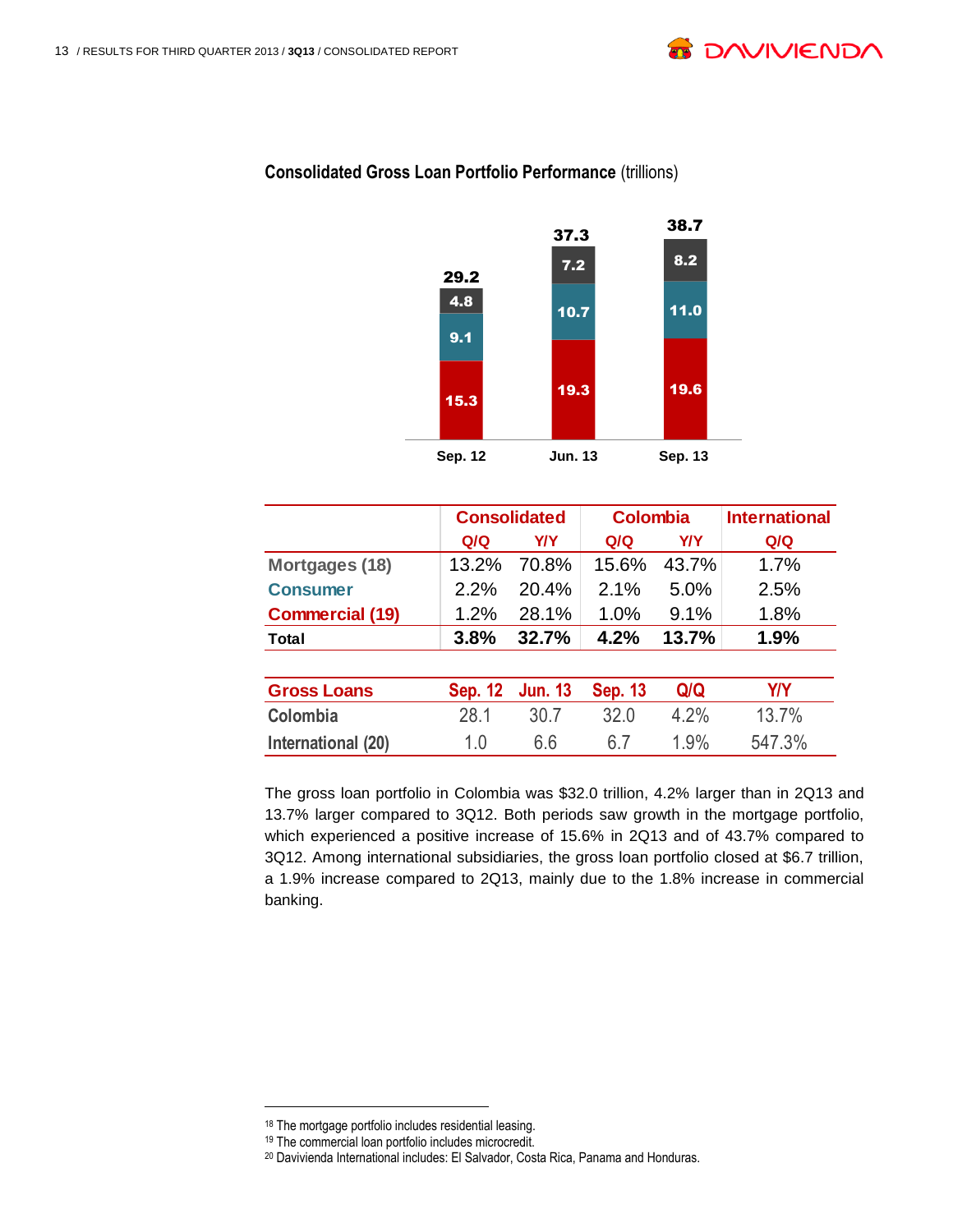



**Gross Loan Portfolio Composition (%)**

### **Commercial Portfolio**

The commercial loan portfolio at \$19.6 trillion at the end of 3Q13, a 1.2% increase compared to 2Q13 and 28.1% increase compared to 3Q12. The international commercial loan portfolio was \$4.0 trillion, growing 1.8% compared to 2Q13. In Colombia, the commercial loan portfolio was \$15.6 trillion at the end of 3Q13, increasing 1.0% over 2Q13 and 9.1% over 3Q12.



#### **Commercial Portfolio** (trillions)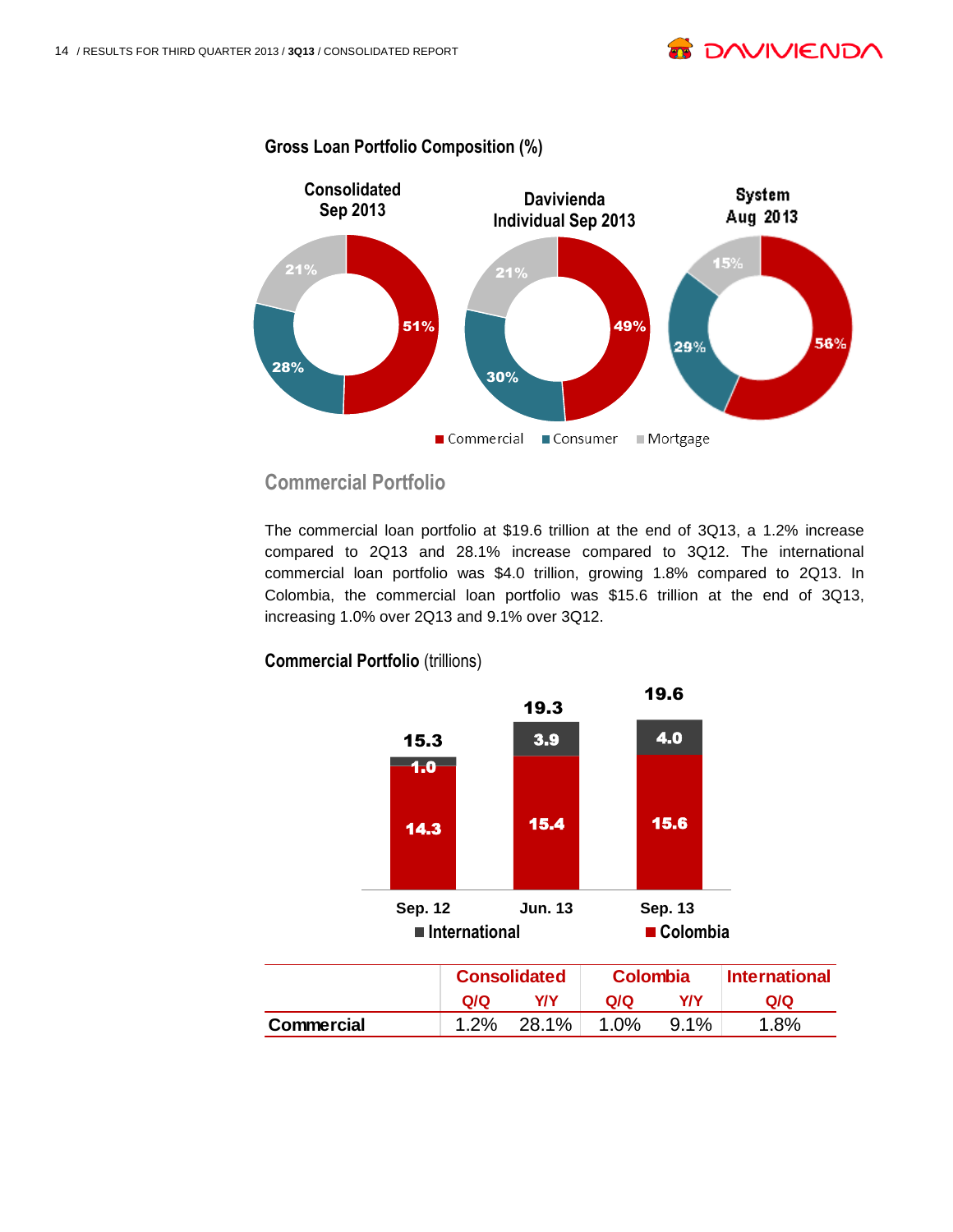

#### **Consumer Loan Portfolio**

Consolidated consumer loan portfolio totaled \$11.0 trillion, increasing 2.2% compared to 2Q13 and increasing 20.4% compared to 3Q12. The international consumer loan portfolio was \$1.4 trillion, increasing 2.5% compared to 2Q13.

In Colombia, the consumer loan portfolio was \$9.5 trillion, growing 2.1% compared to 2Q13 and 5.0% compared to 3Q12, mainly due to the increase in personal loans of 7.7% and 6.1%, respectively.



**Consumer Loan Portfolio** (trillions)

#### **Mortgage Portfolio**

Consolidated mortgage portfolio totaled \$8.2 trillion, a 13.2% increase compared to 2Q13 and a 70.8% increase compared to 3Q12. The mortgage portfolio from international subsidiaries was \$1.3 trillion, increasing 1.7% compared to 2Q13.

The mortgage portfolio in Colombia was \$6.9 trillion, 15.6% higher than 2Q13 and 43.7% higher than 3Q12.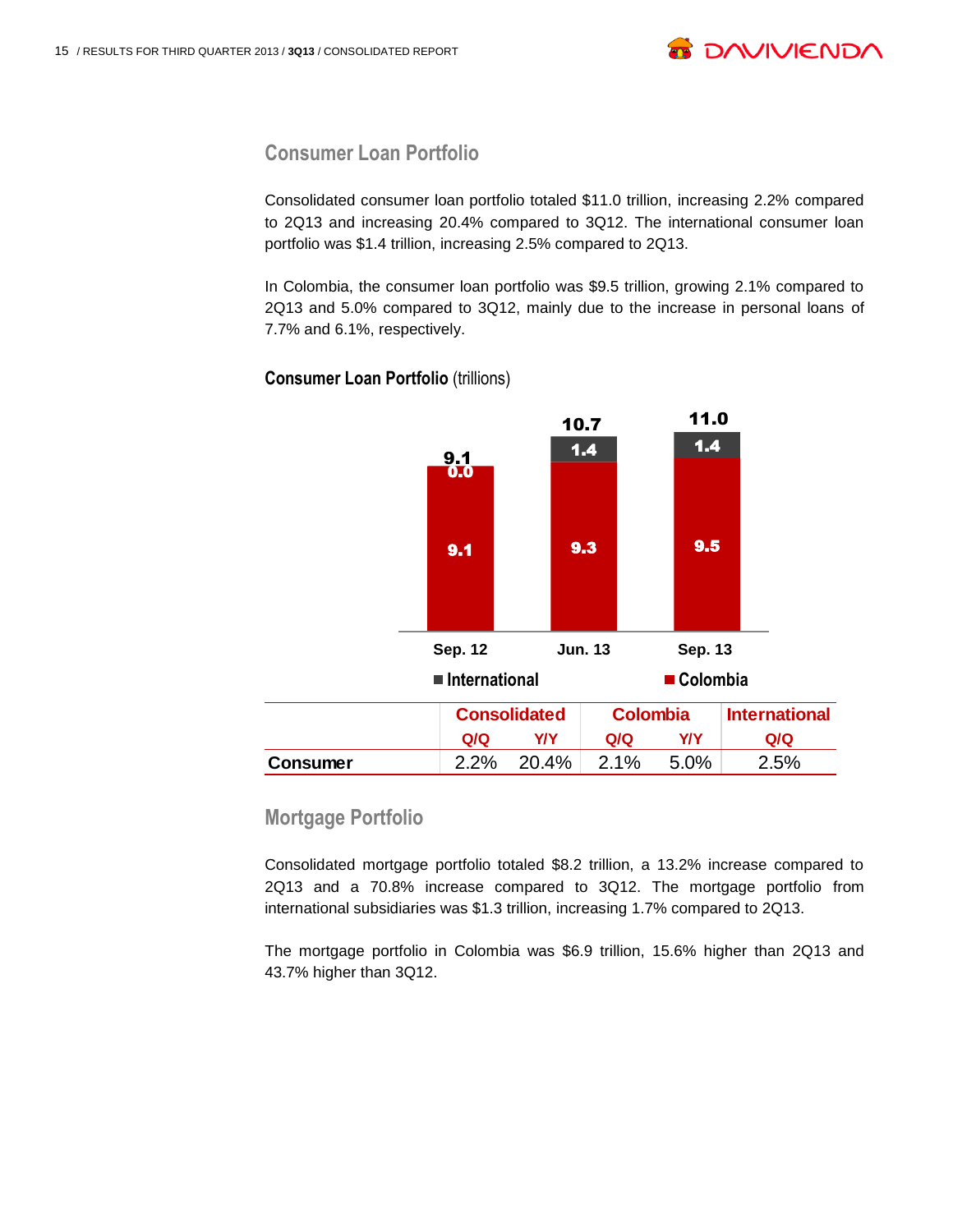

#### **Mortgage Portfolio** (trillions)

### Portfolio Loan Quality by Type and Coverage

The consolidated portfolio indicator<sup>21</sup> at the end of 3Q13 was 1.64%, 20 basis points lower than 2Q13. The consumer loan portfolio index increased by 44 basis points, the mortgage portfolio increased by 30 basis points and the commercial loan portfolio increased by 4 basis points.

The portfolio indicator<sup>22</sup> in Colombia was 1.58%, 21 basis points below the indicator for 2Q13. During this period, the consumer loan quality improved by 47 basis points, from 2.75% in 2Q13 to 2.28% in 3Q13. Similarly the mortgage and commercial loan portfolios improved by 27 and 5 basis points, respectively, compared to 2Q13.

The consolidated level of coverage<sup>23</sup> at the end of  $3Q13$  was 268.8%, 2,532 basis points higher than the level recorded in 2Q13. This is explained by the increase in 4,831 basis points in the consumer loan portfolio coverage, as a result of a decrease of 14.6% in the balance of nonperforming loans greater than 90 days.

The international portfolio quality indicators improved primarily due to portfolio growth during 3Q13, as well as a lower balance of nonperforming mortgage and commercial loans.

<sup>21</sup> Quality: nonperforming loans > 90 days / total portfolio.

<sup>22</sup> Quality: nonperforming loans > 90 days / total portfolio.

<sup>23</sup> Coverage: provisions / non-performing loans > 90 days.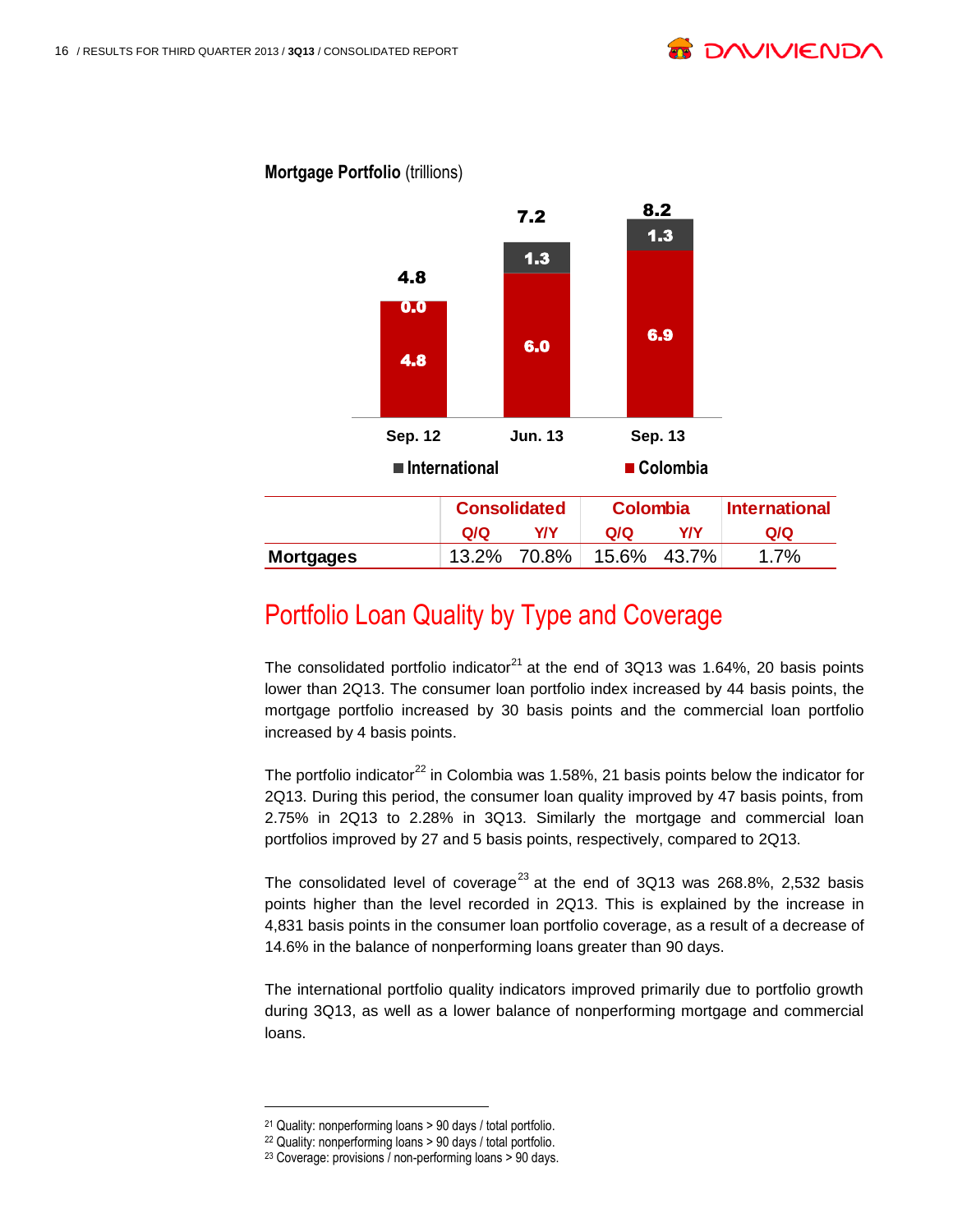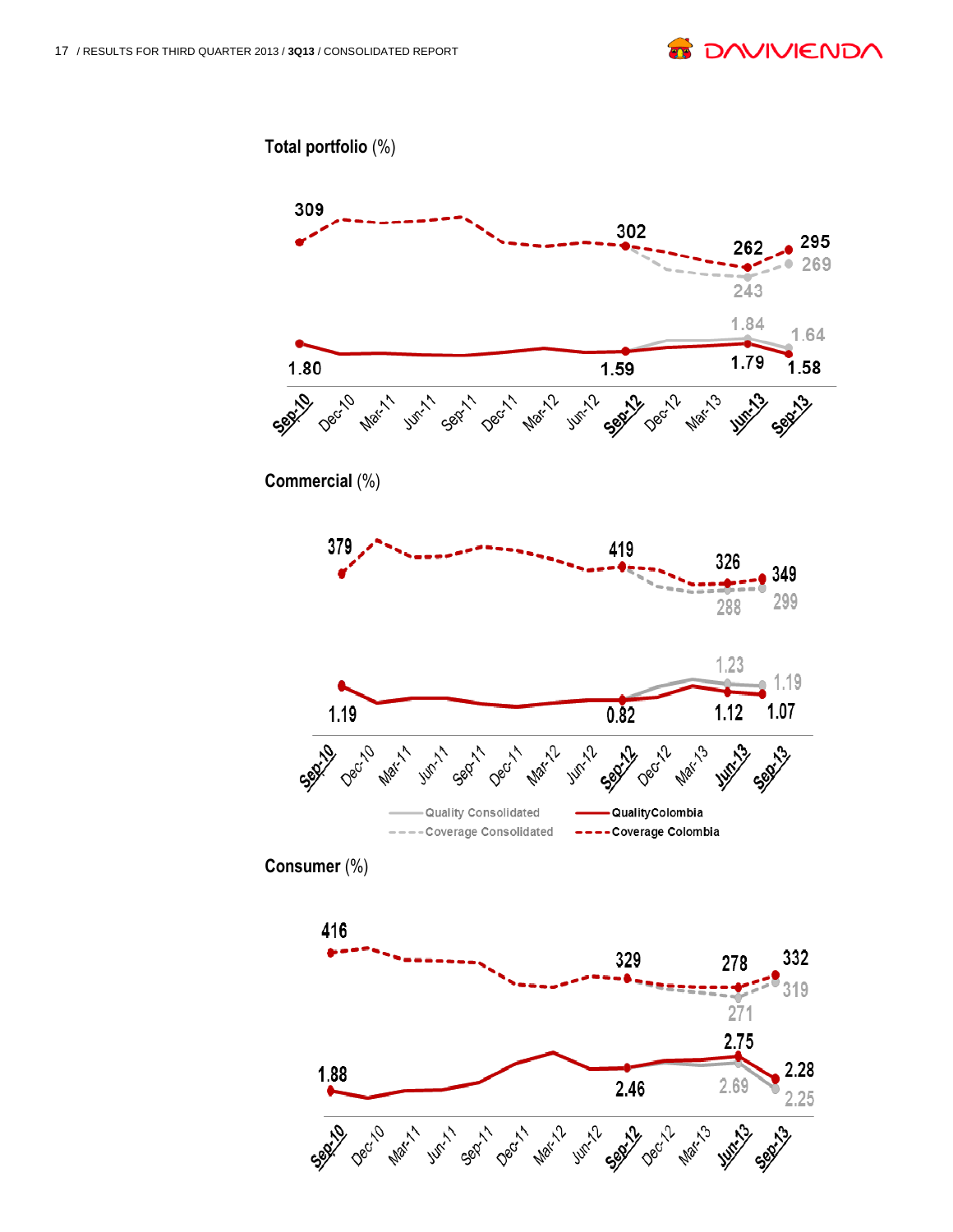

#### **International quality and coverage (%)**

| <b>International</b> |             | <b>Quality</b> | <b>Coverage</b> |             |  |
|----------------------|-------------|----------------|-----------------|-------------|--|
|                      | <b>1Q13</b> | <b>2Q13</b>    | 1Q13            | <b>2Q13</b> |  |
| <b>Commercial</b>    | 1.68%       | 1.65%          | 190.7%          | 171.9%      |  |
| <b>Consumer</b>      | 2.27%       | 2.06%          | 210.7%          | 223.0%      |  |
| <b>Mortgages</b>     | 3.08%       | 2.72%          | 98.3%           | 106.9%      |  |
| Total                | 2.07%       | 1.94%          | 168.8%          | 165.9%      |  |

During 3Q13, the company had write-downs<sup>24</sup> in the amount of \$223.5 billion. Of that amount, \$45.9 billion were recovered, resulting in net write-downs of \$175.6 billion, equivalent to 0.5% of the gross loan portfolio at the end of  $3Q13^{25}$ , representing a decrease on charges-off on 11.2% compared to 2Q13 and 17.7% compared to 3Q12.

# Net Investment Portfolio

l

As of the end of 3Q13, the net investment portfolio totaled \$8.0 trillion, a decrease of 1.5% compared to 2Q13, due to sales made from the investment portfolio. Moreover, during 3Q13, \$1.2 trillion of investments were reclassified as trading, in order to reduce the exposure of the financial results to market fluctuations. In Colombia duration decreased 0.07 years from 2.86 as of 2Q13 to 2.79 in the third quarter of 2013. The investment portfolio of international subsidiaries were \$1.8 trillion, a decrease of 5.0% compared to 2Q13, mainly explained by a decrease in debt securities from Davivienda Costa Rica and El Salvador. **2013 2013 2013 2013 2013 2013 2013 2014 2016 210.7% 223.06 210.7% 223.06 106.97 223.06 106.97 106.97 106.97 106.97 106.97 106.97 106.97 106.97 106.97 106.97 106.97 106.** 

<sup>&</sup>lt;sup>24</sup> The portfolio write-downs include extraordinary write-downs of \$7.5 billion.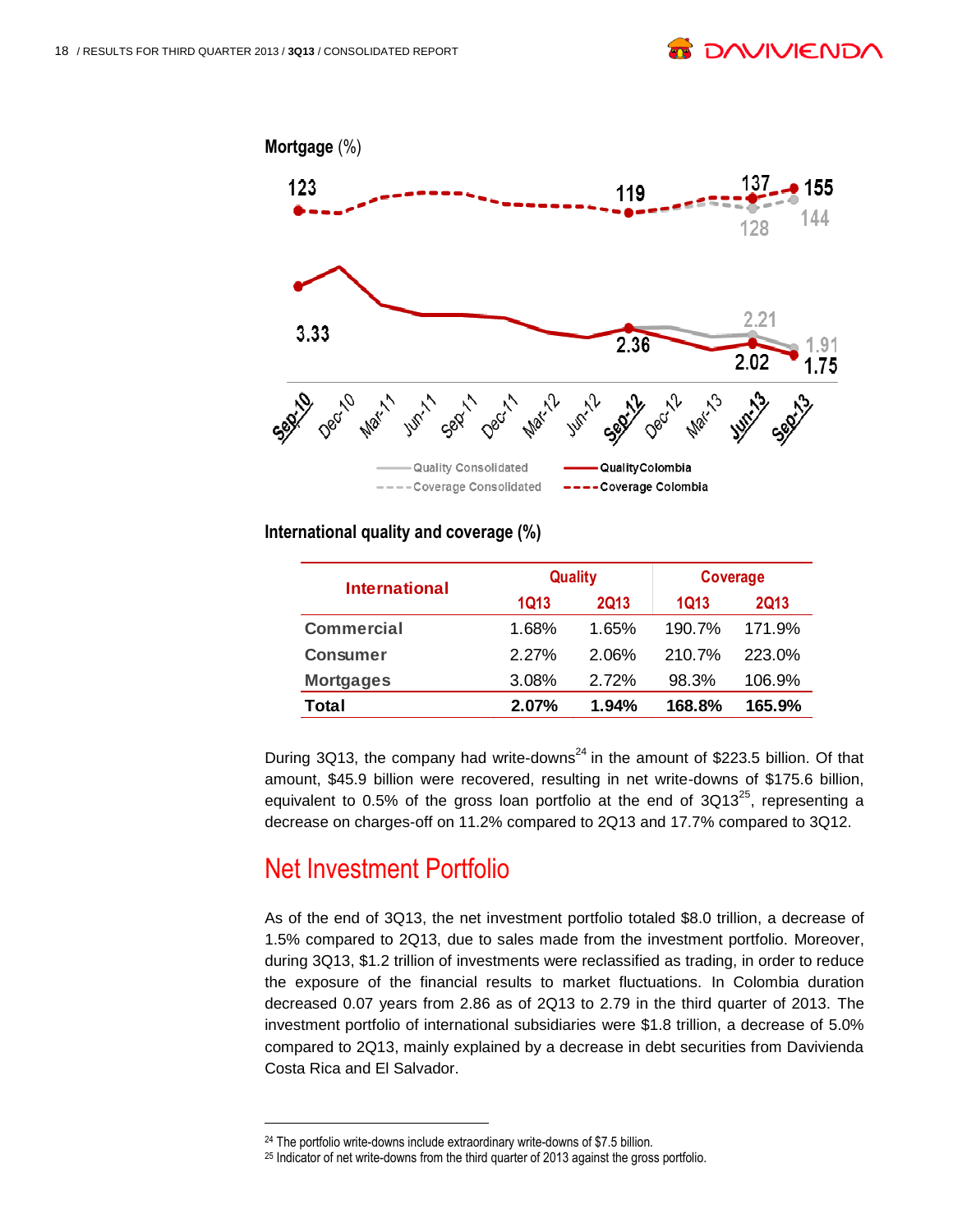

Colombia's investment portfolio was \$7.6 trillion, a decrease of 0.5% compared to 2Q13., The value of the net investments grew 67.3% compared to 3Q12, primarily explained by the increase in cash debt securities for sale of 154.9% and an increase of 604.5% in equity securities resulting from the acquisition of new subsidiaries in Central America and Corredores Asociados.

### **Goodwill**

As of 3Q13, goodwill totaled \$1.7 trillion, an increase of 3.6% compared to 2Q13, resulting from the acquisition of Corredores Asociados, which generated a goodwill of \$74.5 billion. In addition the amortization in 3Q13 of Granbanco's goodwill was \$12.6 billion and Central America's goodwill was \$3.3 billion.

Goodwill increased by 47.9%, compared to 3Q12, as a result of the acquisition of new international subsidiaries.

### Other assets

Assets receivable as payment were \$81.2 billion, a decrease of 1.4% compared to 2Q13 and an increase of 66.6% compared to 3Q12, as a result of income from international subsidiaries, which represented 57.8% of the consolidated balance.

Assets receivable as payment in Colombia were \$34.3 billion, an increase of 13.2% compared to 2Q13 and 29.7% compared to 3Q12. Among international subsidiaries, net accounts receivables were \$46.9 billion, a decrease of 9.8% compared to 2Q13.

# **Liabilities**

As of the end of 3Q13, consolidated liabilities were \$48.0 trillion, an increase of 2.2% compared to 2Q13 and 43.7% compared to 3Q12. Liabilities totaled \$9.0 trillion for the international subsidiaries, a decrease of, 2.6% compared to 2Q13 primarily due to a 31.0% reduction in the savings account deposits in Davivienda Panama.

Colombia reported liabilities of \$38.9 trillion, an increase of 3.4% compared to 2Q13 and an increase of 21.4% compared to 3Q12, as a result of the international bond issuance at the beginning of the year and the increase in savings accounts and fixedterm deposits.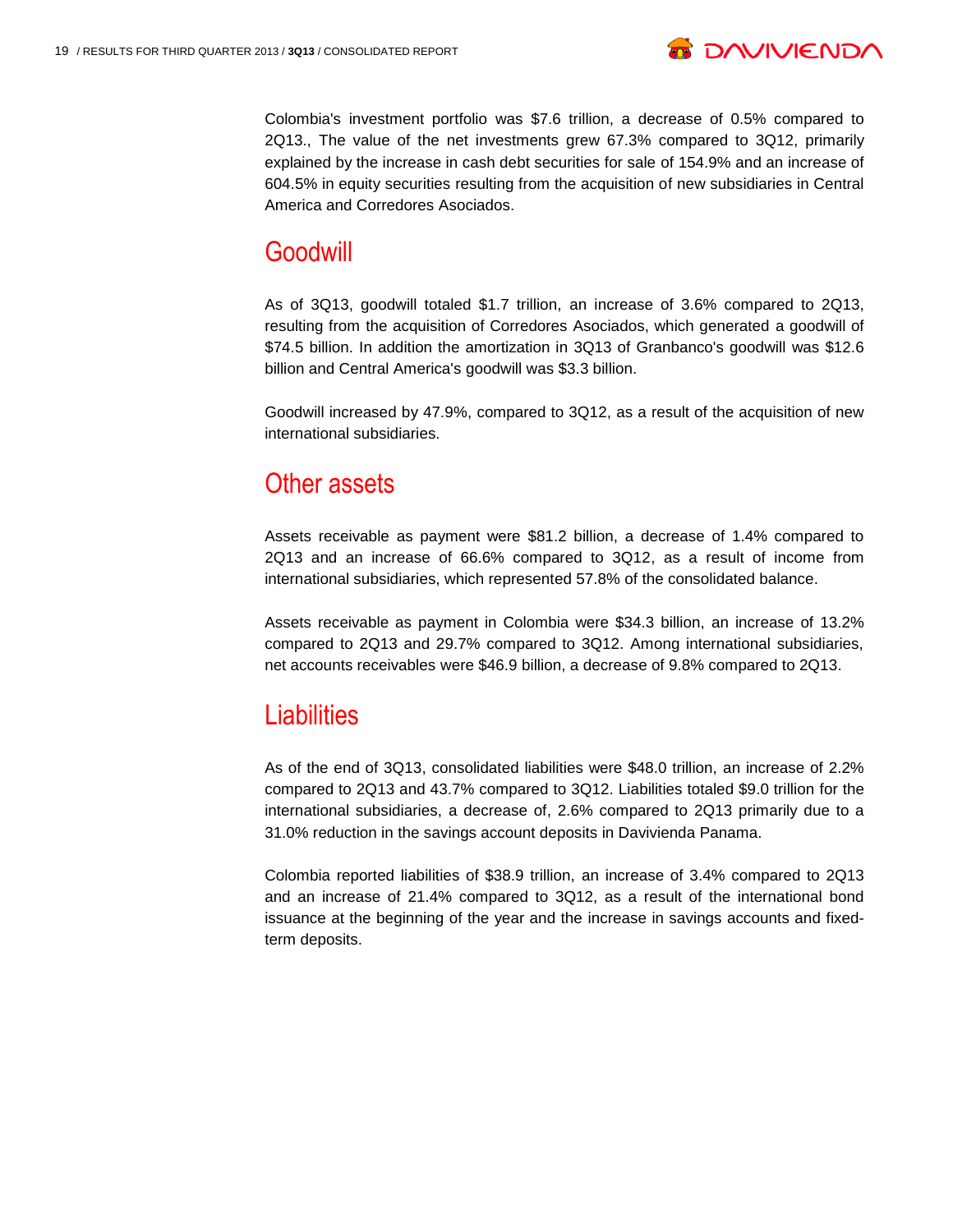

43.8 44.9

|                        |                        |            |                              |                |                       |                | −v.v           |                |
|------------------------|------------------------|------------|------------------------------|----------------|-----------------------|----------------|----------------|----------------|
|                        | <b>Consolidated</b>    |            | <b>Colombia</b>              |                | 31.7                  |                | 21.0           | 22.3           |
|                        | Q/Q                    | <b>Y/Y</b> | Y/Y                          |                | 15.8                  |                |                |                |
| <b>Demand Deposits</b> | 5.8%                   | 41.2%      | 19.8%                        |                |                       |                |                |                |
| <b>Term Deposits</b>   | 5.1%                   | 61.5%      | 28.7%                        |                |                       |                | 11.8           | 12.5           |
| <b>Bonds</b>           | $-6.6%$                | 18.8%      | 15.0%                        |                | 7.7                   |                |                |                |
| <b>Credits</b>         | $-6.8%$                | 31.4%      | 5.0%                         |                |                       |                | 6.7            | 6.2            |
| <b>Funding Sources</b> | 2.5%                   | 41.5%      | 19.5%                        |                | 5.2                   |                |                |                |
|                        |                        |            |                              |                | 3.0<br><b>Sep. 12</b> |                | 4.2            | 3.9<br>Sep. 13 |
|                        |                        |            | Loans Net/                   |                |                       |                | <b>Jun. 13</b> |                |
|                        |                        |            | <b>Funding</b><br>Sources(1) |                | 87.7%                 |                | 81.4%          | 82.5%          |
|                        | <b>Funding Sources</b> |            | <b>Sep. 12</b>               | <b>Jun. 13</b> |                       | <b>Sep. 13</b> | Q/Q            | <b>Y/Y</b>     |
|                        | Colombia               |            | 30.4                         | 35.0           |                       | 36.3           | 3.7%           | 19.5%          |
|                        | International (26)     |            | 1.3                          | 8.8            |                       | 8.6            | $-2.2%$        | 541.8%         |

#### **Performance of Funding Sources (trillions)**

Deposits, bonds, rediscount loans and loans through banking correspondents were \$44.9 trillion, including \$8.6 trillion from international subsidiaries, totaling a net loan portfolio to funding sources ratio<sup>27</sup> of 82.5%. Fixed-term deposits increased 5.1% compared to 2Q13 and 61.5% compared to 3Q12, while demand deposits increased 5.8% compared to 2Q13 and 41.2% compared to 3Q12.

In Colombia, deposits, bonds, rediscount loans and loans to banking correspondents were \$36.3 trillion, totaling a net portfolio to funding source ratio<sup>28</sup> of 84.1%, 44 basis points higher than 2Q13. Excluding bonds, the ratio of the portfolio to funding sources was 100.8%. In relation to demand deposits in Colombia, savings accounts rose 10.5% compared to 2Q13 and 19.7% compared 3Q12, while checking accounts rose 3.5% compared to 2Q13 and 19.8% compared to 3Q12. Term deposits in Colombia were \$8.7 trillion, increasing 6.8% compared to 2Q13 and 28.7% compared to 3Q12.

For international subsidiaries, the portfolio to funding source ratio was 76.0%, 325 basis points higher 2Q13. Fixed-term deposits for these subsidiaries reached \$3.7 trillion, 1.5% higher than 2Q13. Demand deposits, on the other hand, decreased 7.2% to \$3.8 trillion.

The consolidated bond balance was \$6.2 trillion, of which 96.7% is the bond balance for Colombia. This figure decreased 6.8% compared to 2Q13, due to \$414.8 billion in local bond redemptions. Consolidated bonds increased 18.8% compared to 3Q12, due

<sup>26</sup> Davivienda International includes: El Salvador, Costa Rica, Panama and Honduras.

<sup>&</sup>lt;sup>27</sup> Funding sources = total deposits + bonds + institutional loans.

 $28$  Funding sources = total deposits + bonds + institutional loans.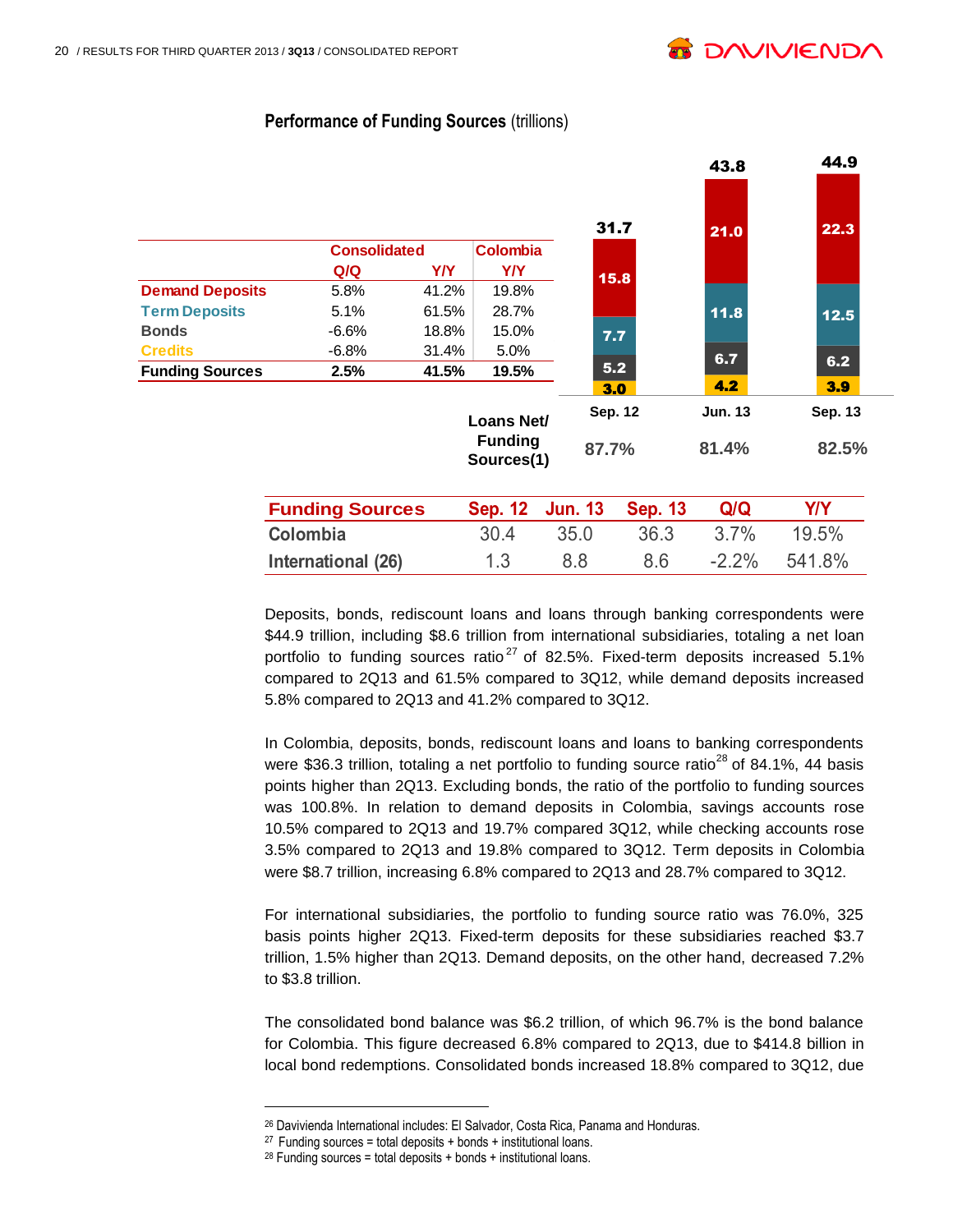

to bond issuances that took place during 1Q13 and an international bond issuance from July 2012.

For Colombia, rediscount loans and loans to banking correspondents were \$3.9 trillion, a decrease of 6.8% compared to 2Q13, due to a decrease of 9.8% in loans. Compared to 3Q12, rediscount loans and loans to baking correspondents increased 31.4%.

# **Equity**

#### **Performance of Equity** (trillions)



Equity for 3Q13 was \$5.8 trillion, an increase of 3.4% compared to 2Q13 and an increase of 12.4% compared to 3Q12 explained by internal results generated.



When the new solvency regulations of Decree 1771 came into effect in August, 2013 which follows Basel III guidelines, Davivienda was 196 basis points above the minimum solvency required in Colombia (9.0%), at 10.96%. As of September 30, 2013, technical capital was \$5.3 trillion and the ratio of core capital to assets weighted by risk level was 7.05%, 255 basis points above the required minimum (4.5%).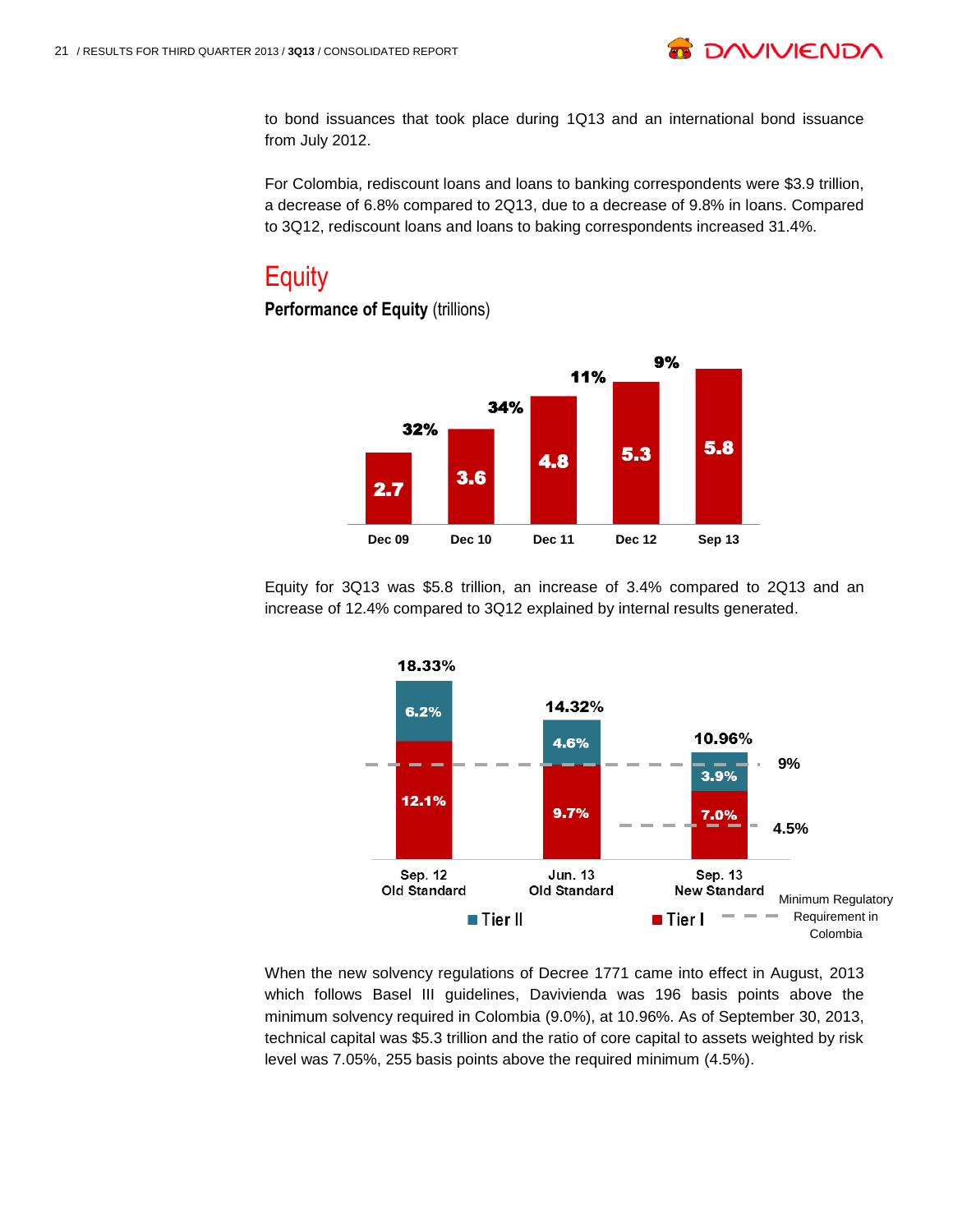# **STATEMENT OF INCOME**

### Net Income

#### **QUARTERLY ACCUMULATED** 592 320 166 540 **ROAE Sep. 12 Jun. 13 Sep. 13** 34 **15.4% 10.7% 13.5%** 3Q12 **2Q13** 3Q13 Jan-Sep 12 Jan-Sep 13 **Consolidated Consolidated Colombia** 3Q13 3Q13/2Q13 **(%)** Accum 13 Accum 13/Accum 12 Accum 13/Accum 12 **(%) (%)** 716 172.8 Financial Margin, net 1,567 16.8 -2.9 280 0.7 Fees & Commissions 837 35.3 4.4 -594 0.4 Total Oper. Expenses -1,748 34.0 5.9 14 -74.6 Non operational, net 69 34.2 33.5 -97 - Taxes -132 -20.4 - 35.9 **320 846.5 Net Income 592 9.6 -3.2**

**Net income (billions)**

The consolidated income in 3Q13 was \$319.5 billion, an increase of 846.5% compared to 2Q13 and 92.1% compared to 3Q12. This was a result of an increase in the net financial margin of 172.8% compared to 2Q13, which was affected by the negative investment portfolio results and an increase of 60.0% compared to 3Q12. Operating expenses, on the other hand, remained at the same as in 2Q13, increasing 31.0% compared to 3Q12, due to income from new subsidiaries.

Consolidated return on average equity (ROAE) as of September 30, 2013 was 13.5%, 281 basis points above results for 2Q13, and in Colombia was 12.9%, 251 basis points more than 2Q13.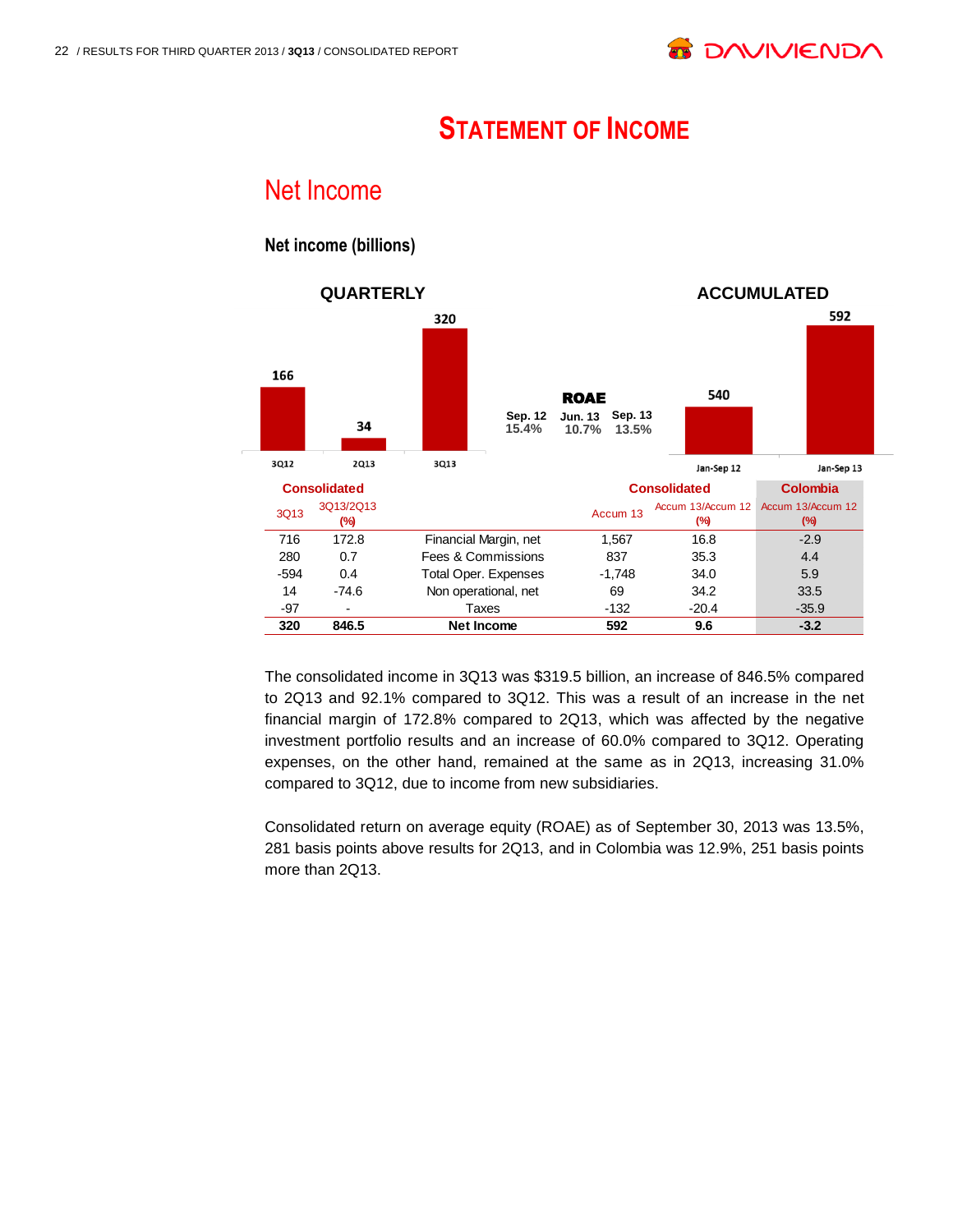

#### **Detailed Accumulated Net Income** (billions)



### Income from Interest on Loans

Consolidated income from interest on loans was \$1.0 trillion, increasing 1.7% compared to 2Q13, mainly due to the increase in income from the mortgage portfolio. Compared to 3Q12, loan portfolio interest grew 17.1%.

Average consolidated performing loans increased 6.0% compared to 2Q13 and increased 29.2% compared to 3Q12, while the average performing loan interest rate was 11.8%, 61 basis points below 2Q13 and 104 basis points compared to 3Q12.

Interest on consolidated commercial loans grew 1.0%, from \$370.5 billion in 2Q13 to \$374.1 billion in 3Q13. This is due to an increase of 1.2% in the balance of the commercial portfolio and an increase in 10 basis points in the corporate banking rate in Colombia. For international subsidiaries, the income generated by the commercial loan portfolio was \$76.7 billion, an increase of 8.8% compared to 2Q13. In Colombia, income from the commercial loan portfolio was \$297.4 billion, 0.9% lower than the total in 2Q13, due primarily to a decrease in the total portfolio rate in 6 basis points compared to 2Q13,Consolidated commercial loan portfolio interest increased 15.5% compared to 3Q12, due to a 28.1% increase in the portfolio's balance.

Income from the consolidated consumer loan portfolio was \$440.7 billion, a decrease of 0.5% compared to 2Q13. This was a result of a decrease in income from credit cards and vehicle loans in Colombia, explained by a decrease in the credit card balance of 1.3% and a decrease of 0.1% in vehicle loans. Likewise, the consumer loan portfolio rate decreased from 18.4% in 2Q13 to 18.2% in 3Q13. Similarly, income from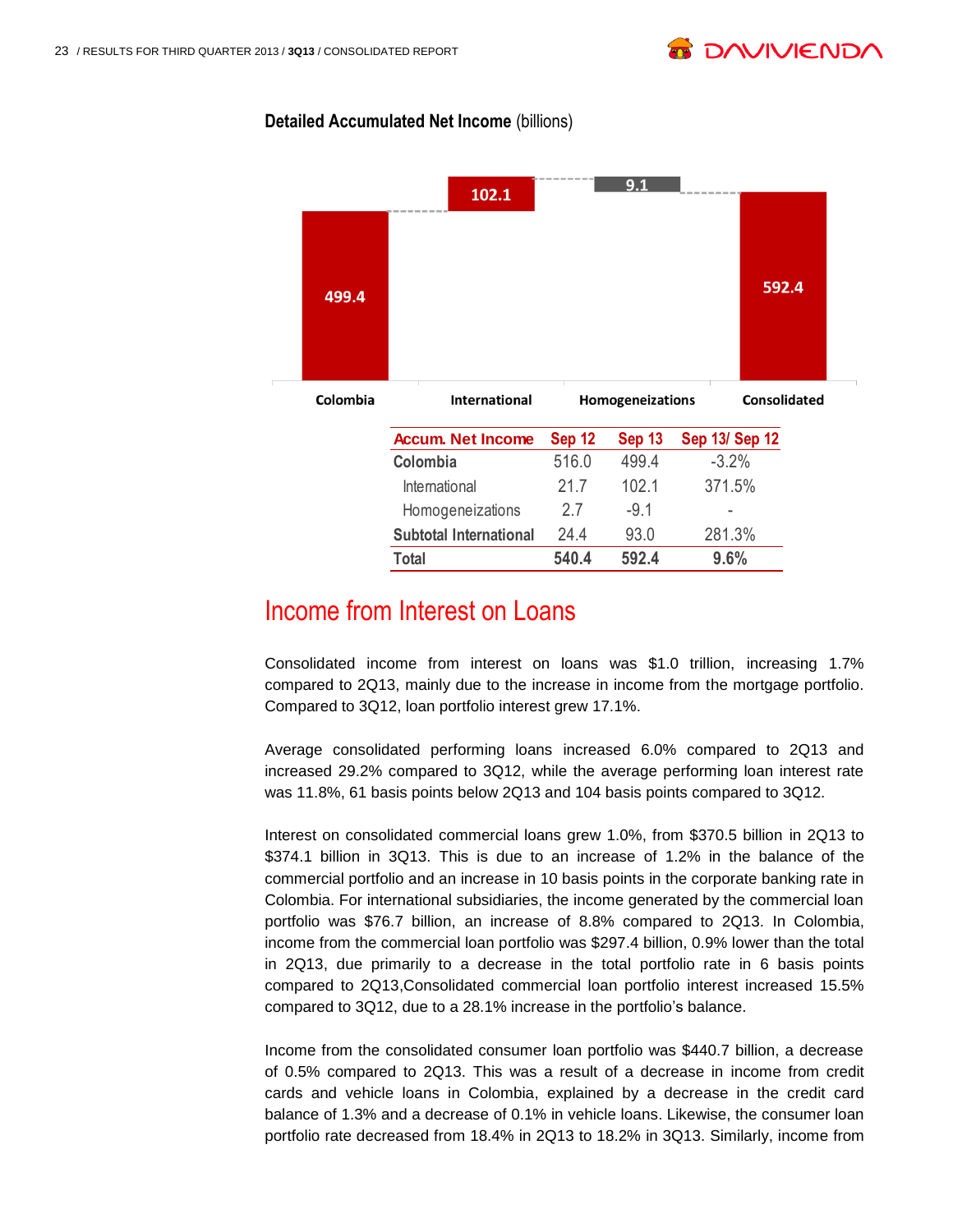

the consumer loan portfolio decreased 3.1% compared to 2Q13., The consolidated consumer loan portfolio income increased 6.0% compared to 3Q12, whereas income from credit cards saw the greatest increase (11.8%).

Income from the consolidated mortgage portfolio was \$223.1 billion, an increase of 7.6% compared to 2Q13 and an increase of 52.3% compared to 3Q12, as a result of higher levels of mortgage lending and residential leasing. In Colombia, income from the mortgage portfolio was \$187.4 billion, a 7.8% increase compared to 2Q13 and a 27.9% increase compared to 3Q12, due to an increase of 15.6% in the portfolio balance compared to 2Q13 and an increase of 43.7% compared to 3Q12. Meanwhile the rate decreased 22 basis points from 11.47% in 2Q13 to 11.25% in 3Q13. Among international subsidiaries, mortgage portfolio income accounted for \$35.8 billion, 6.4% higher than 2Q13.

Consolidated loan portfolio income as of September 30, 2013 was \$3.1 trillion, 18.7% higher than 3Q12. Mainly explained by an increase of 47.6% in income from the mortgage portfolio and an increase of 20.2% from the commercial loan portfolio.

### Investment Portfolio Income

Investment portfolio income was \$244.7 billion, up \$441.7 billion compared to the previous quarter and \$137.9 billion from 3Q12, as a result of the recovery in prices in the fixed income portfolio and the  $$89$  billion<sup>29</sup> in extraordinary net income from residual rights of the mortgage portfolio securitization in Colombia.

Investment income for international subsidiaries totaled \$24.4 billion, 150.3% higher than the income recorded in 2Q13, due to an increase in fixed income investments primarily in Panama, due to homogenization process to Colombia standards. In Colombia, investment income totaled \$220.3 billion, \$427.0 billion higher than 2Q13 and \$121.5 billion higher than in 3Q12.

Investment portfolio income for 9M13 decreased 20.0% to \$208.3 billion as a result of 2Q13's negative results on market prices.

<sup>29</sup> Residual rights are \$89 billion after taxes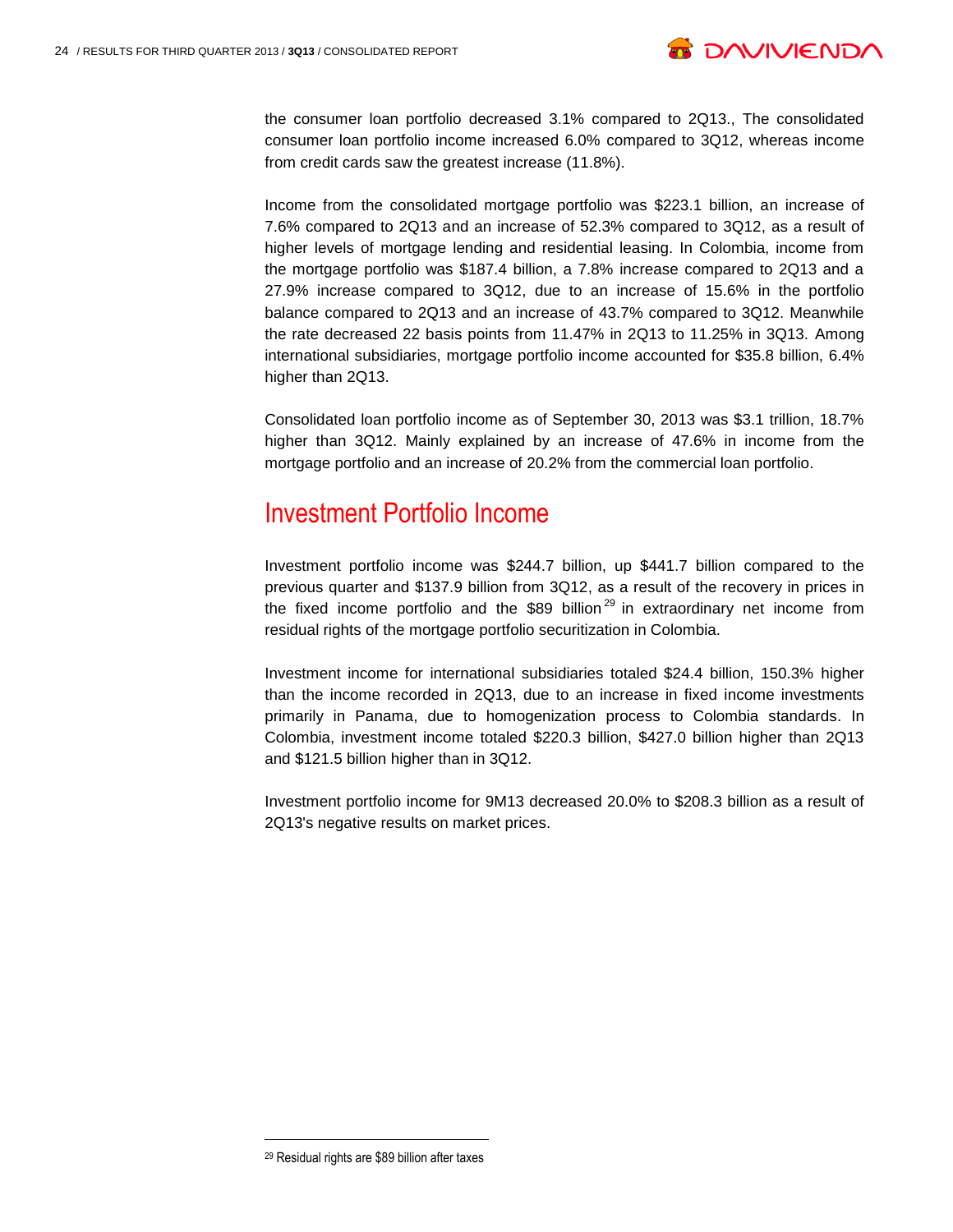



Financial expenses were \$352.6 billion, a decrease of 0.4% compared to 2Q13. This was primarily due to a decrease in interest paid in rediscount loans and loans to banking correspondents, a result of a 6.8% and 54 basis point reduction in the average interest rate. Furthermore, the interest generated by Colombian bonds decreased due to the redemption of local ordinary bonds in \$414.8 billion during the quarter.

Compared to 3Q12, financial expenses increased 8.4%. This is mainly explained by the contributions in new subsidiary operations in Central America with in financial expenses \$56.4 billion. The figures that most grew were financial expenses associated with term deposits, which increased 31.8%, whereas the average interest rate increased by 15 basis points, and bond interest rates related to international issuances during 2Q12 and 1Q13. During the quarter US\$22 million in international bond interest was paid.

Accrued financing costs in 9M13 were up 14.4% to \$1.1 trillion. Term deposit costs increased the most (+37.1%) as a result of the increased balance.

### Net Provisions

Consolidated expenses from net provisions totaled \$218.6 billion, 3.2% higher than in the 2Q13. This is explained by a 9.7% increase in net provisions in Colombia due to a decrease in recoveries. Net provisions of international subsidiaries were of \$1.8 billion, an 87.2% decrease compared to 3Q13, as a result of the increase by 41.3% in recoveries from portfolios and other accounts receivable. Compared to 3Q12, consolidated net provisions decreased 4.8% and in Colombia net provisions decreased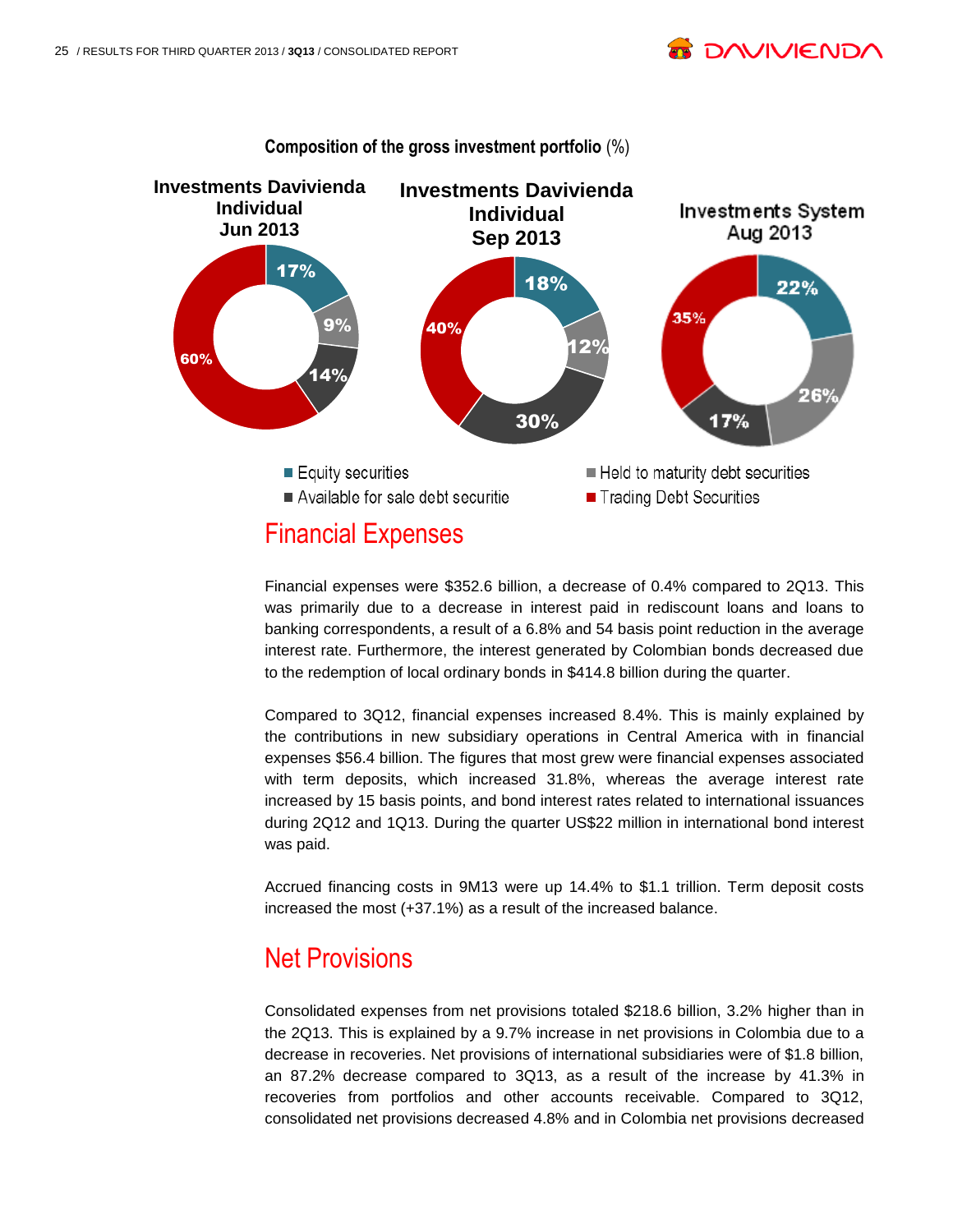

5.0%. The provision expense to net portfolio ratio<sup>30</sup> decreased from 2.5% in 2Q13 and 2.6% in September 2012, to 2.4% in 3Q13.

Total recoveries in the third quarter were \$156.4 billion, 28.5% lower than in 2Q13 and 62.6% lower than in 3Q12, a result of a 45.3% decrease in portfolio recoveries in Colombia compared to 2Q13 and 77.6% compared to 3Q12 as a result of accounting exercise period in Davivienda and extraordinary recoveries in 2Q13.

Net provision expenses for 9M13 were \$654.9 billion, 7.5% higher than in 9M12 primarily due to a decrease of 26.2% in net recoveries due to provision increase in commercial portfolio for \$43.8 billion.



## Net Financial Margin

The net financial margin totaled \$715.7 billion, 172.8% higher than 2Q13 and 60.0% higher than 3Q12, as a result of good performance in investment and loan portfolios and a decrease in financial expenses. Financial margin for 9M13 totaled \$1.6 trillion, increasing 16.8% compared to 9M12. Consolidated NIM was 7.2% in 3Q13, compared to 7.1% in 2Q13. In Colombia, NIM reached 7.1%, 19 basis points higher than in 2Q13.

<sup>30</sup> Net provision expense (12 months) / net portfolio.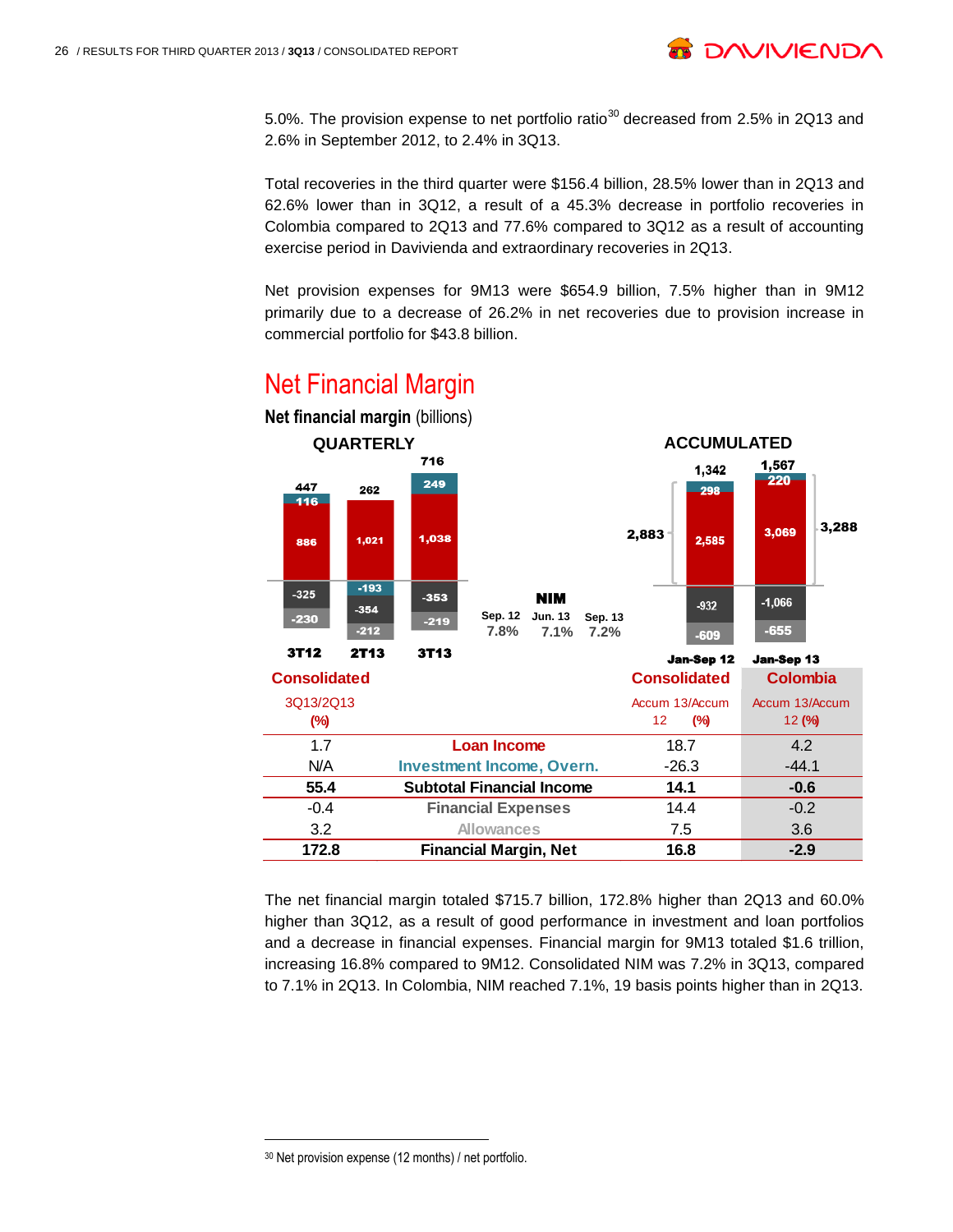

### Fee and Commission Income

Fee and commission income totaled \$280.2 billion, an increase of 0.7% compared to 2Q13. This is mainly due to the \$3.9 billion increase in transaction income and a \$1.6 billion increased in treasury and international fees. Compared to 3Q12, fees and commissions increased 38.1% due to income from new subsidiaries in Central America.

Fee and commission income from international subsidiaries totaled \$66.1 billion, 2.4% lower than the total recorded in 2Q13. This was the result of a 7.3% decrease in insurance commissions, from \$38.5 billion down to \$35.7 billion, mostly from the insurance company in Honduras and El Salvador.

The fee and commission income ratio on total income $^{31}$  was 20.9%, 45 basis points lower than the ratio recorded in 2Q13 and 88 basis points higher than in 3Q12. Fee and commission income totaled \$836.7 billion in 9M13, a 35.3% increase compared to 9M12.

## Operating Expenses



**Operating Expenses (billions)** 

Total expenses for the third quarter of 2013 were \$594.1 billion, an increase of 0.4% compared to 2Q13, due to the increase in fees and commissions of 8.7% in Colombia and the 20.5% increase from the international subsidiaries. Excluding nonrecurring charges for the quarter from DaviPlata's operations and the regional unit, consolidated

<sup>31</sup> Fee and commission income (12 months) / total income.

 $32$  Efficiency (12 months) = operating expenses - goodwill / (gross financial margin + operating income + other net income and expenses).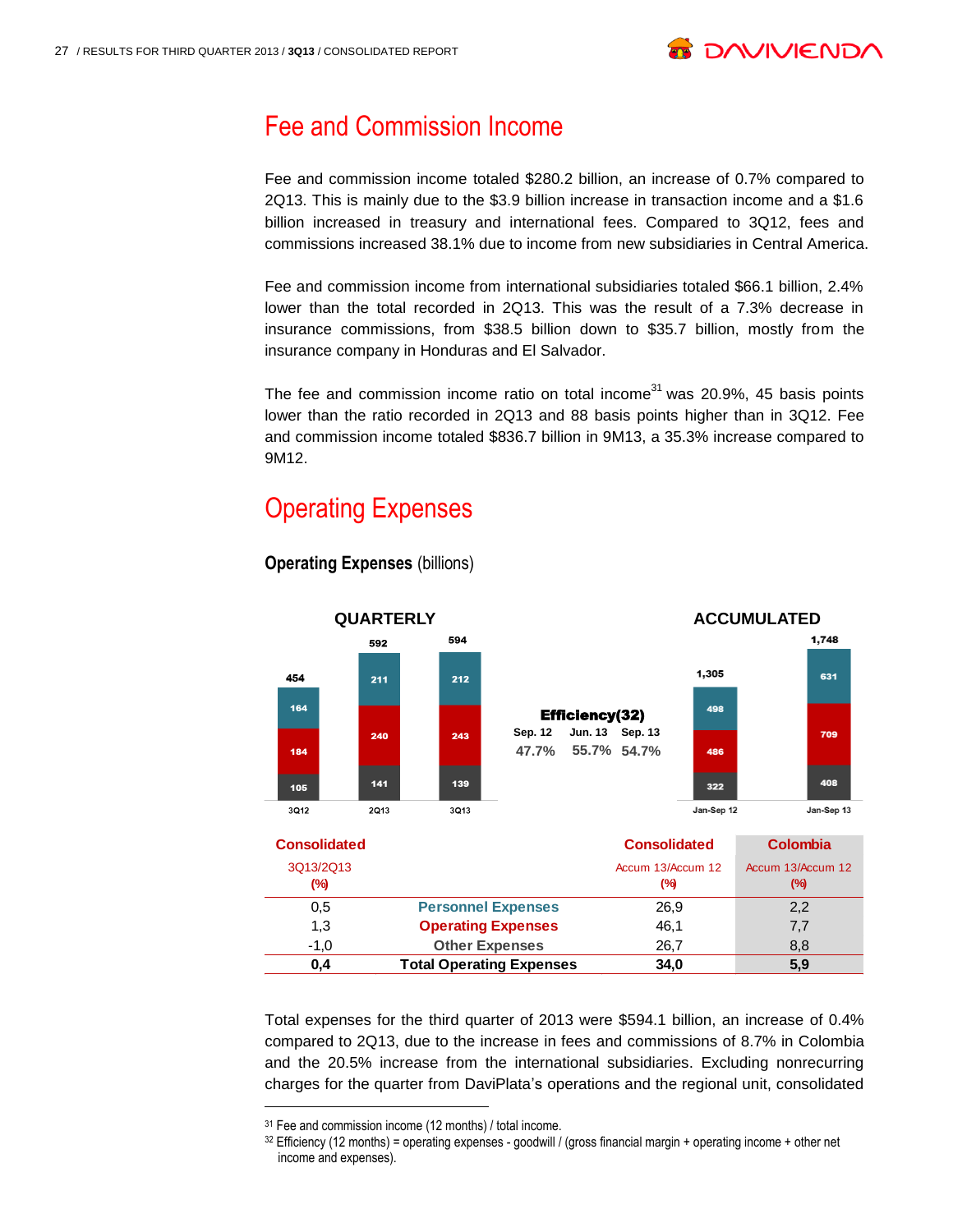l



expenses totaled  $$592.7$  billion  $^{33}$ . Compared to 3Q12, consolidated operating expenses rose 31.0%.

In Colombia, operating expenses totaled \$461.8 billion, a 0.3% decrease compared to 2Q13, as a result of smaller growth in personnel expenses. Compared to 3Q12, personnel expenses in Colombia increased by 2.7%. International subsidiaries' operating expenses were \$132.3 billion, 3.1% higher than in 2Q13, due to an 8.9% increase in personnel expenses, a result of a 13.7% increase in benefit expenses and a 5.0% in salary expenses.

Consolidated personnel expenses were \$211.5 billion, 0.5% higher than in 2Q13, due to increases expenses with incentives, bonuses and salaries. Nevertheless, expenses for other labor benefits were 5.1% lower than 2Q13, due to the payment of the extraordinary non-salary employee bonus of \$15.9 billion paid in 2Q13. Compared to 3Q12, personnel expenses increased 28.8%, as a result of a 45.6% increase in salary expenses related to the establishment of new subsidiaries.

For international subsidiaries, personnel expenses totaled \$45.5 billion, 8.9% higher than 2Q13, as a result of a 5.0% increase in salary expenses and a 13.7% increase in other personnel benefits. In Colombia, personnel expenses were \$166.1 billion, 1.6% lower than 2Q13 and 2.2% higher than 3Q12. The increase was related to an 8.3% increase in salary expenses.

Consolidated administrative expenses were \$144.3 billion, 1.2% higher than in 2Q13, as a result of an increased expenditure (+12.6%) in advertising in Colombia and an increase in maintenance and repair expenses in Colombia and Central America. Administrative expenses related to the DaviPlata operation and the regional unit were \$0.6 billion.

Compared to 3Q12, consolidated administrative expenses increased by 13.0%, due to an increase of 124.4% in maintenance and repair expenses and an increase of 24.9% of utility expenditures; explained by the establishment of new international subsidiaries. The administrative expenses for international subsidiaries were \$26.8 billion, 2.6% lower than in 2Q13, due to a 10.3% decrease in advertising expenses and a 14.0% decrease in fee expenses.

In Colombia, administrative expenses totaled \$117.5 billion, 2.1% higher than in 2Q13 and 7.3% lower than in 3Q12. This is attributed to a 12.6% increase in advertising expenses compared to 2Q13 and a 17.5% decrease compared to 3Q12.

Operating expenses were \$98.7 billion in 3Q13, 1.3% higher than the expenses for 2Q13. This was due to a 13.8% increase in electronic processing an technology expenses in Colombia explained by strategic project implementation in the quarter. Operating expenses for the regional unit and DaviPlata was \$0.8 billion; excluding these, the total operating expenses was \$98.0 billion.

<sup>33</sup> Nonrecurring charges from the quarter include \$0.8 billion in operating expenses, \$0.6 billion in administrative charges, and \$46 million in other expenses.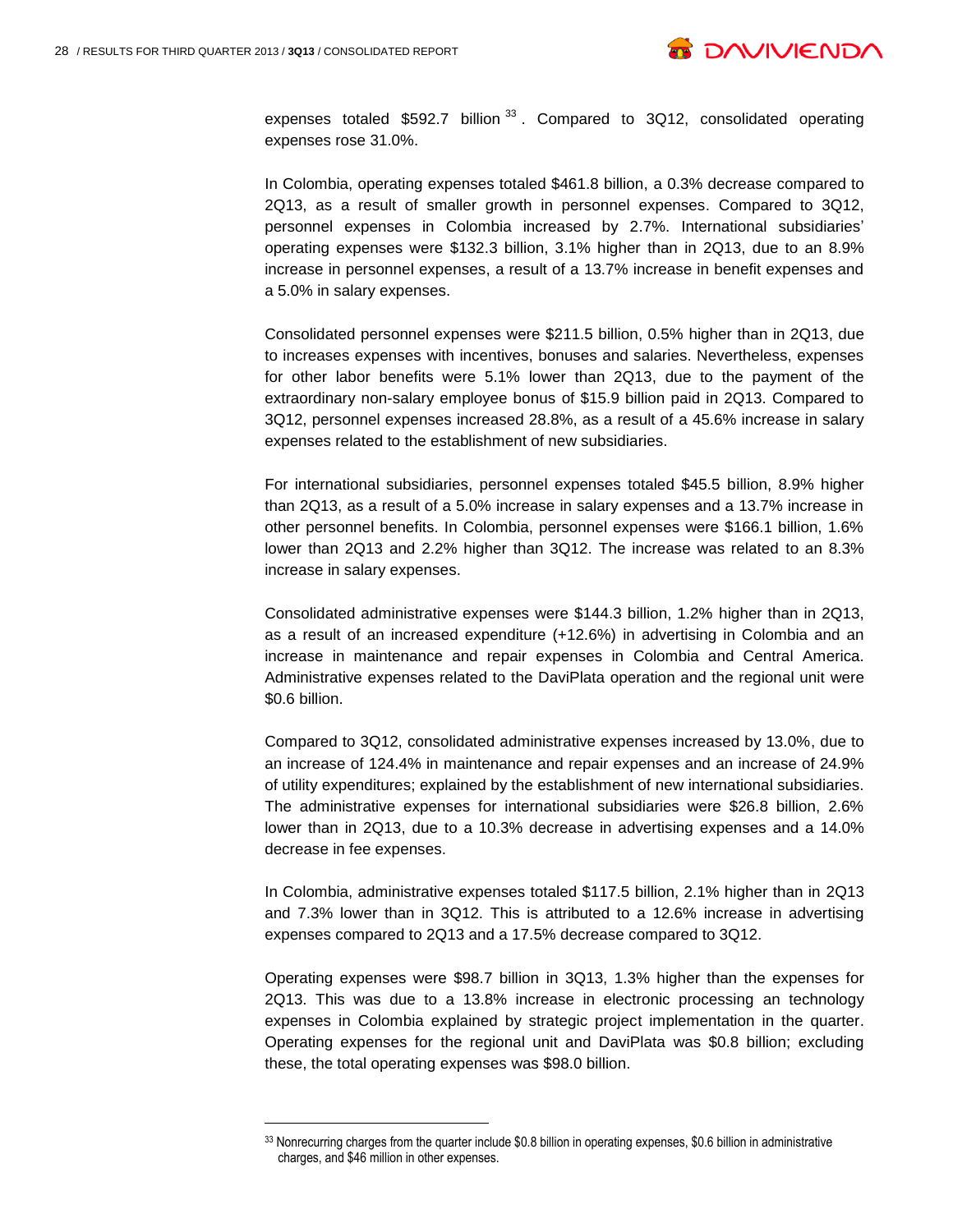

Compared to 3Q12, operating expenses increased to \$42.3 billion, primarily as a result of expenses related to new subsidiaries in Central America. The operating expenses of international subsidiaries were \$38.6 billion, 0.4% lower than those recorded in 2Q13. This is, a result of fewer expenses from insurance companies. Operating expenses in Colombia totaled \$60.1 billion, an increase of 2.4% compared to 2Q13 and an increase of 6.7% compared to 3Q12.

Expenses for fees and commissions for the quarter were \$42.5 billion, 11.3% higher than in 2Q13 and 82.6% higher than in 3Q12. Expenses for fees and commissions in Colombia, were 75.9% of the consolidated total, increased 8.7% compared to 2Q13 and increased 39.9% compared to 3Q12. These results can be attributed to higher Redeban commissions resulting from DaviPlata operations and commissions from issuing vehicle loans at fairs organized by Davivienda during the quarter.

Amortization and depreciation expenses for the quarter were \$25.1 billion, 0.5% higher than 2Q13 and 27.0% higher than 3Q12. This is a result of the inclusion of amortizations and depreciations from international subsidiaries. Amortization and depreciation expenses for the international subsidiaries totaled \$6.3 billion, 17.8% lower than 2Q13. In Colombia, these expenses were \$18.8 billion, an increase of 8.6% compared to 2Q13 and a decrease of 3.9% compared to 3Q12.

Total accumulated expenses as of 3Q13 were \$1.7 trillion, 34.0% higher than in 3Q12. Extraordinary accumulated expenses of Daviplata operation in Regional Unit were \$11.7 billion without which the accumulated expenses grow at 33.1%. As a result, the 12-month efficiency indicator<sup>34</sup> went from 55.7% in 2Q13 and 47.7% in 3Q12 to 54.7% in 3Q13. In Colombia, the efficiency indicator was 50.6%.

# Other Net Income and Expenses

For the third quarter of the year, other net income and expenses were \$5.1 billion, decreasing 89.4% compared to 2Q13 and decreasing 86.5% compared to 3Q12. This was the result of decreases in derivative income of 50.0% and 16.6%, respectively.

Other accumulated net income and expenses for 3Q13 were \$62.1 billion, 44.1% lower than 3Q12. This was due to an increased rate at which derivative expenses grew.

### Taxes

l

In 3Q13, Davivienda paid \$96.6 billion in taxes, an increase of \$124.7 billion compared to 2Q13. due to the fact that taxes paid in the previous quarter were lower because of weaker results. Compared to 3Q12, taxes were \$48.3 billion higher as a result of an increase in net income.

<sup>34</sup> Efficiency = operating expenses - goodwill / (gross financial margin + operating income + other net income and expenses).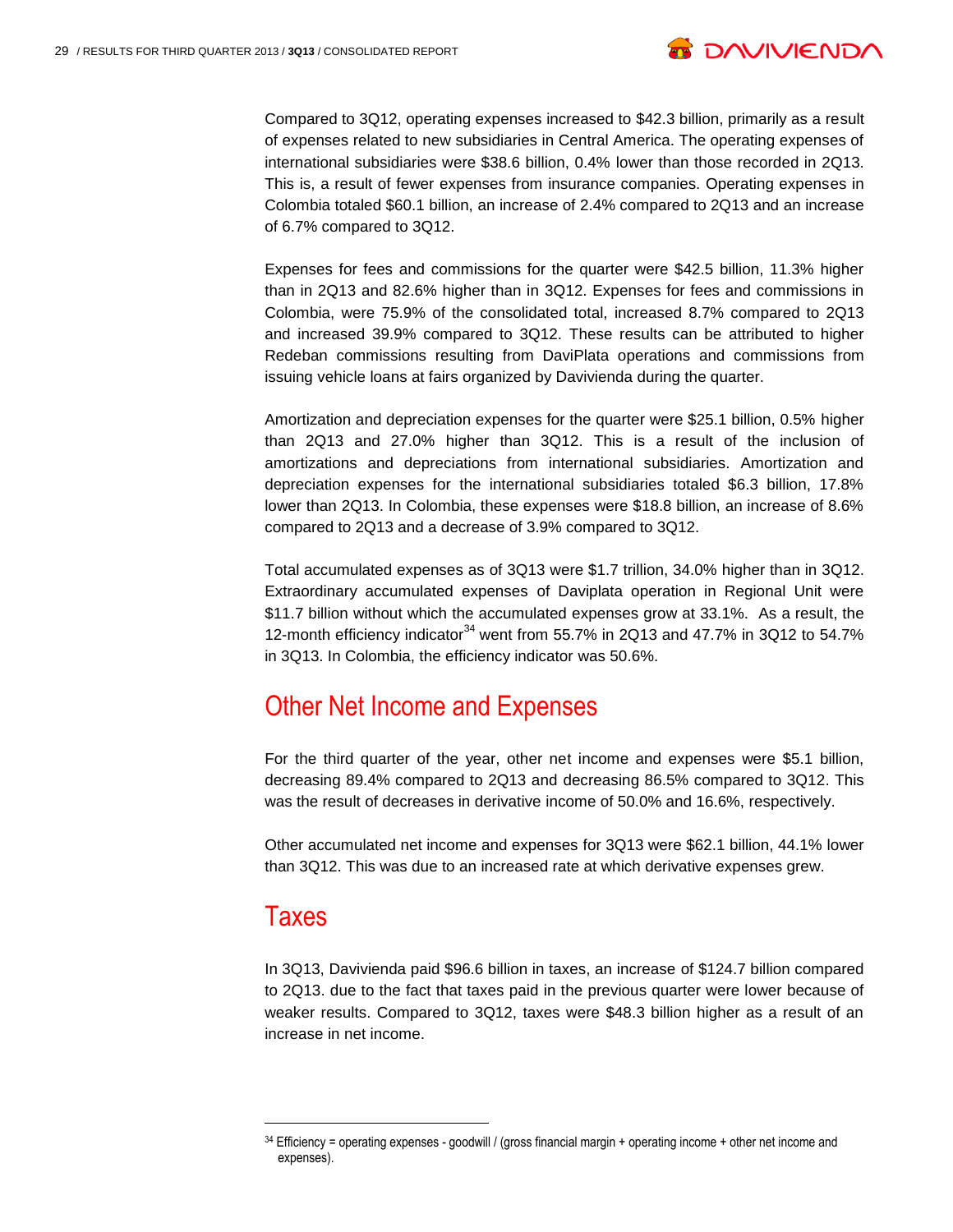

# Minority Interests

Minority interest in 3Q13 was \$770.4 million, a 12.1% increase compared to 2Q13 explained by the local subsidiaries results and a 64.1% decrease compared to 3Q12. Similarly, 9M13 minority interests dropped 59.0%, from \$6.6 billion in 3Q12 to \$2.7 billion in 3Q13 as a result of smaller participation after merge of our trust companies.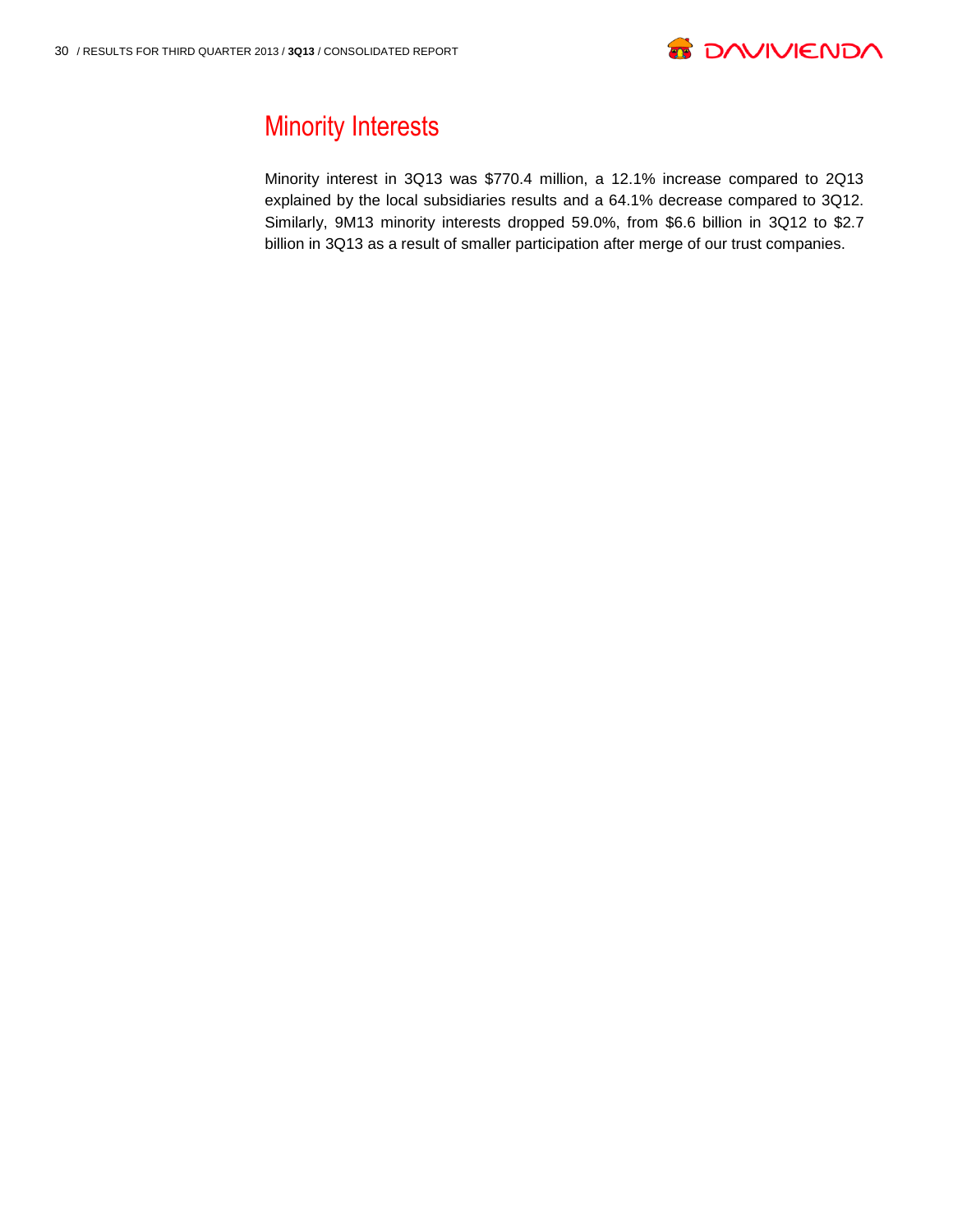# **RESULTS OF SUBSIDIARIES**

# Subsidiaries in Colombia

**Changes in assets under managements** (\$ trillions)



Third-party managed assets totaled \$25.5 trillion at the end of 3Q13, 104.3% higher than 3Q12, and 53.2% higher as compared to 2Q13, mainly due to increased consortia participation by Fiduciaria Davivienda and the acquisition of Corredores Asociados, which had \$8.5 trillion in third-party managed assets.

#### **Main figures** (COP billions)

|                                     |     | <b>Assets</b> |         |     | Equity  |                                                         | <b>Net Income</b> |          |                     |  |
|-------------------------------------|-----|---------------|---------|-----|---------|---------------------------------------------------------|-------------------|----------|---------------------|--|
|                                     |     |               |         |     |         | Sep. 13 3Q13/2Q13 3Q13/3Q12 Sep. 13 3Q13/2Q13 3Q13/3Q12 | Sep. 13           |          | 3Q13/2Q13 3Q13/3Q12 |  |
| Fidudavivienda (35)                 | 138 | 6.2%          | $-7.3%$ | 118 | 4.6%    | $-8.6%$                                                 | 5.2               | 39.0%    | $-30.8%$            |  |
| <b>Davivalores</b>                  | 19  | $-0.2%$       | 9.0%    | 18  | $-0.2%$ | 12.8%                                                   | $-0.1$            | $-84.5%$ | $-105.8%$           |  |
| <b>Corredores</b><br>Asociados (36) | 125 | N/A           | N/A     | 45  | N/A     | N/A                                                     | 0.5               | N/A      | N/A                 |  |
| Total                               | 283 | 89.2%         | 69.6%   | 182 | 38.6%   | 25.0%                                                   | 5.7               | 73.3%    | $-35.8%$            |  |

### **Fiduciaria Davivienda**

l

Assets totaled \$138.4 billion, increasing 6.2% compared to 2Q13, explained by the increase in the investment portfolio.. Debt and equity securities increased 6.5% in the portfolio during 3Q13, compared to 2Q13.

Equity reached \$118.2 billion in 3Q13, 4.6% more than 2Q13 and 8.6% lower than  $3Q12^{37}$ , the latter as a result of the decrease in capital stock and reserves from the split that took place December 2012.

<sup>&</sup>lt;sup>35</sup> For the purposes of comparison, Fiduciaria Cafetera is included in September 2012.

<sup>36</sup> Corredores Asociados' income only includes profits generated from the acquisition to the end of the quarter.

<sup>&</sup>lt;sup>37</sup> For the purposes of comparison, Fiduciaria Cafetera is included in September 2012.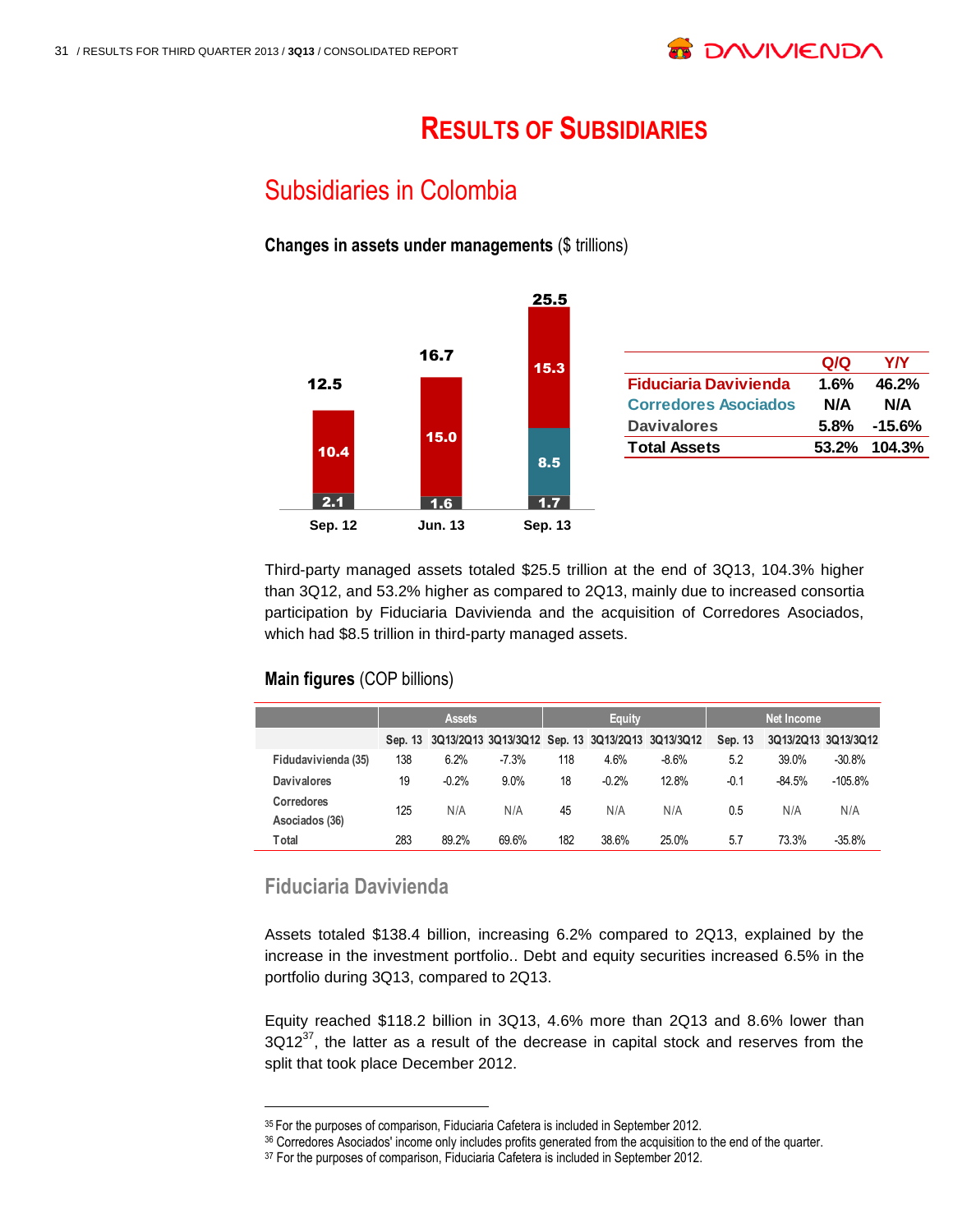

Net income for 3Q13 was \$5.2 billion, 39% higher compared to 2Q13, due to an increase in net returns from the loan portfolio, resulting from valuation and recovery of the provisions established to cover legal processes. Fee Income for 3Q13 was \$16.6 billion, 14.1% lower than 2Q13 and 15.3% lower than 3Q12. Net income for 9M13 was \$15 billion.

#### **Davivalores**

As of the end of 3Q13, brokerage firm assets totaled \$19.4 billion, 0.2% lower than 2Q13, and 9.0% lower than 3Q12, mainly explained by a decrease in the investment portfolio, according to the strategy established for the company's portfolio. The strategy allowed flexibility between the fixed-income securities and the balance available in savings accounts, according to the negotiated amount.

Equity at the end of 3Q13 was \$18.4 billion, 0.2% lower than 2Q13. This was a consequence of the income reported for this quarter.

3Q13 income was negative \$75.6 million, mainly due to the drop in non-operating income by 12.3% compared to 2Q13 and 25.1% compared to 3Q12. Net income as of 9M13 was \$2.0 billion.

### Foreign Subsidiaries

|                                  | <b>Assets</b> |       |       |          | Equity |     |     |                                                                                                       | <b>Net Income</b> |      |      |          |
|----------------------------------|---------------|-------|-------|----------|--------|-----|-----|-------------------------------------------------------------------------------------------------------|-------------------|------|------|----------|
|                                  |               |       |       |          |        |     |     | Mar. 13 Jun. 13 Sep. 13 3Q13/2Q13 Mar. 13 Jun. 13 Sep. 13 3Q13/2Q13 Mar. 13 Jun. 13 Sep. 13 3Q13/2Q13 |                   |      |      |          |
| El Salvador - Bank               | 1.824         | 1,883 | 1.939 | 3.0%     | 272    | 278 | 284 | 1.9%                                                                                                  | 5.9               | 6.1  | 5.3  | $-13.1%$ |
| El Salvador - Insurance          | 29            | 30    | 33    | 8.3%     | 16     | 17  | 17  | 3.8%                                                                                                  | 1.0               | 1.0  | 0.6  | $-32.9%$ |
| Costa Rica - Bank                | 1.336         | 1.379 | 1.376 | $-0.3%$  | 172    | 176 | 179 | 1.5%                                                                                                  | 5.7               | 4.3  | 3.7  | $-14.4%$ |
| Davivienda - Panamá              | 949           | 1,283 | 1.154 | $-10.1%$ | 115    | 114 | 117 | 2.1%                                                                                                  | 4.1               | 6.8  | 2.0  | $-70.5%$ |
| Corredores Asociados -<br>Panamá |               |       |       | N/A      |        |     |     | N/A                                                                                                   |                   |      | 0.0  | N/A      |
| Honduras - Bank                  | 794           | 839   | 859   | 2.4%     | 96     | 97  | 99  | 1.4%                                                                                                  | 0.4               | 1.2  | 1.3  | 11.7%    |
| Honduras - Insurance             | 75            | 77    | 79    | 3.6%     | 33     | 34  | 35  | 2.9%                                                                                                  | 0.8               | 1.1  | 1.0  | $-9.1%$  |
| Total                            | 5.008         | 5,492 | 5.441 | $-0.9%$  | 704    | 717 | 731 | 2.0%                                                                                                  | 18.0              | 20.5 | 13.9 | $-31.9%$ |

#### **Main Figures** (Millions of USD)<sup>38</sup>

<sup>38</sup> Figures in each country's local accounting, non-consolidated results, exchange rate used for the 3 periods: US\$1 per 499.54 Colon and US\$1 per 20.54 Lempiras.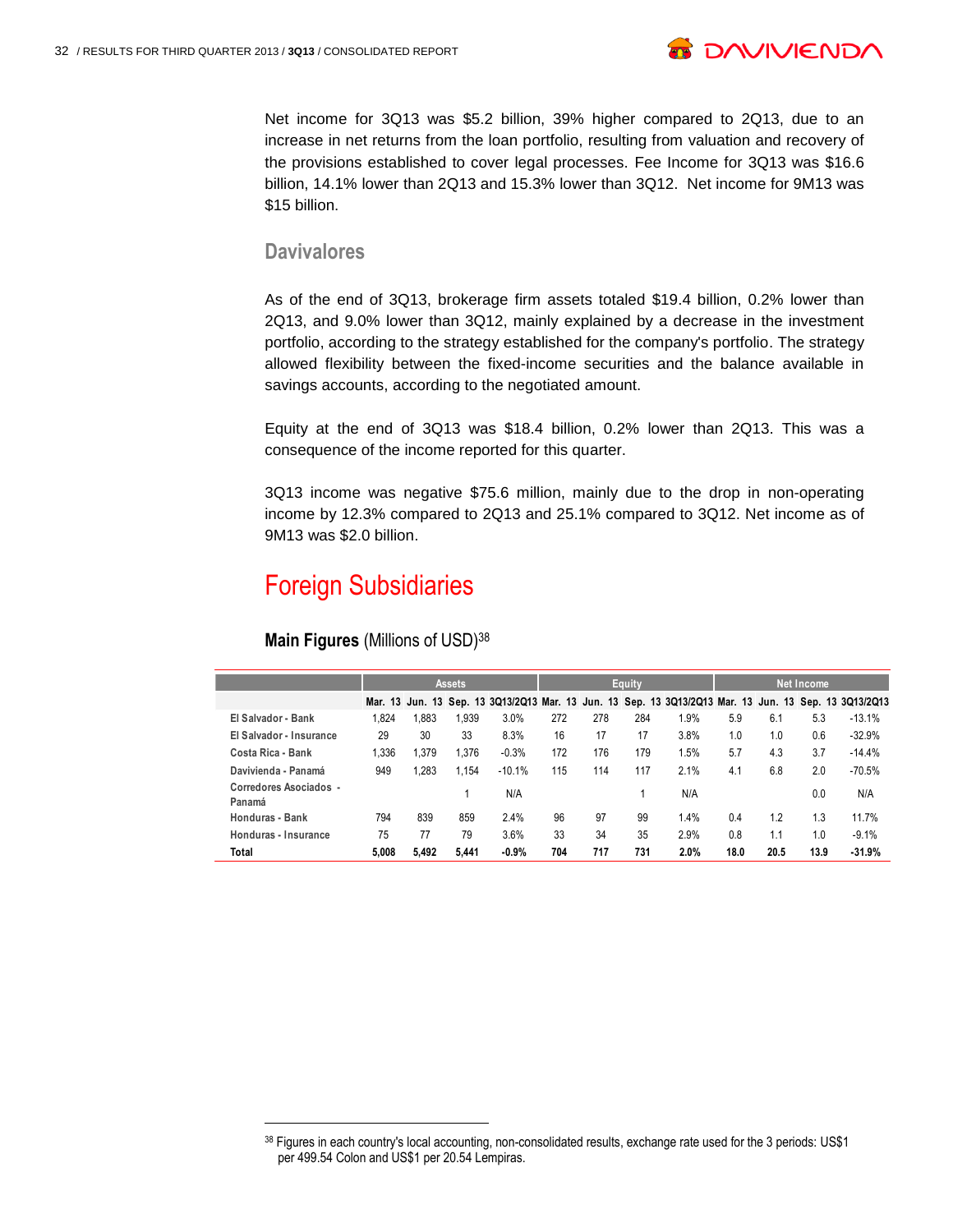

| <b>Subsidiary</b>                       | Local<br><b>Accounting</b> | Colombian<br><b>Accounting</b><br><b>Translating</b><br><b>Homogenizations</b> | Colombian<br><b>Accounting</b><br><b>Results</b> |
|-----------------------------------------|----------------------------|--------------------------------------------------------------------------------|--------------------------------------------------|
| El Salvador - Bank                      | 33,1                       | 2,5                                                                            | 35,6                                             |
| El Salvador - Insurances                | 4,9                        | 2,2                                                                            | 7,1                                              |
| El Salvador - Other                     | 0,5                        | (1,2)                                                                          | (0,7)                                            |
| <b>Subtotal El Salvador</b>             | 38,6                       | 3,5                                                                            | 42,1                                             |
| Costa Rica - Bank                       | 26,0                       | (0,9)                                                                          | 25,1                                             |
| Costa Rica - Other                      | 1,6                        |                                                                                | 1,6                                              |
| <b>Subtotal Costa Rica</b>              | 27,6                       | (0,9)                                                                          | 26,7                                             |
| Panama                                  | 24,8                       | (11,6)                                                                         | 13,2                                             |
| Corredores Asociados - Panama           | (0, 0)                     |                                                                                | (0, 0)                                           |
| Honduras - Bank                         | 5,6                        | (0,6)                                                                          | 5,0                                              |
| Honduras - Insurances                   | 5,5                        | 0,5                                                                            | 6,0                                              |
| <b>International Subsidiaries Total</b> | 102,1                      | (9,1)                                                                          | 93,0                                             |

#### **Detailed Accumulated Net Income**

### **Davivienda El Salvador**

The assets of Banco Davivienda El Salvador increased 3.0% compared to 2Q13 as a result of the 3.6% growth in the net portfolio for the same period; whereas the commercial portfolio demonstrated the strongest growth in the quarter increasing 3.0% compared to 2Q13. Meanwhile, the investment portfolio decreased 6.2%, mainly due to the reduction in debt securities of US\$15 million issued by foreign governments because of securities maturity during 3Q13.

Portfolio loan quality<sup>39</sup> was 3.44%, compared to 3.58% in 2Q13. Provisions of US\$40.5 million were made, achieving a coverage ratio of 127.6%.

Net income for the Bank was US\$5.3 million in 3Q13, 13.1% lower than 2Q13, resulting from the 38.2% reduction in operating income. This was caused by a US\$1 million reduction in commissions as a consequence of the Consumer Protection law, which established that, as of May 2013, it is forbidden to charge loan commission. Portfolio income representing 95.6% of financial income were US\$28.5 million, increased 7.7% compared to 2Q13. Net income for 9M13 was US\$17.4 million, an increase of 39.6% compared to same period last year.

Net income for the insurance company was US\$0.6 million in 3Q13. Insurance premiums were \$4.4 million, 14.6% lower than 2Q13, as a result of a 14.1% decrease in premiums issued compared to 2Q13.

<sup>39</sup> Nonperforming loans > 90 days.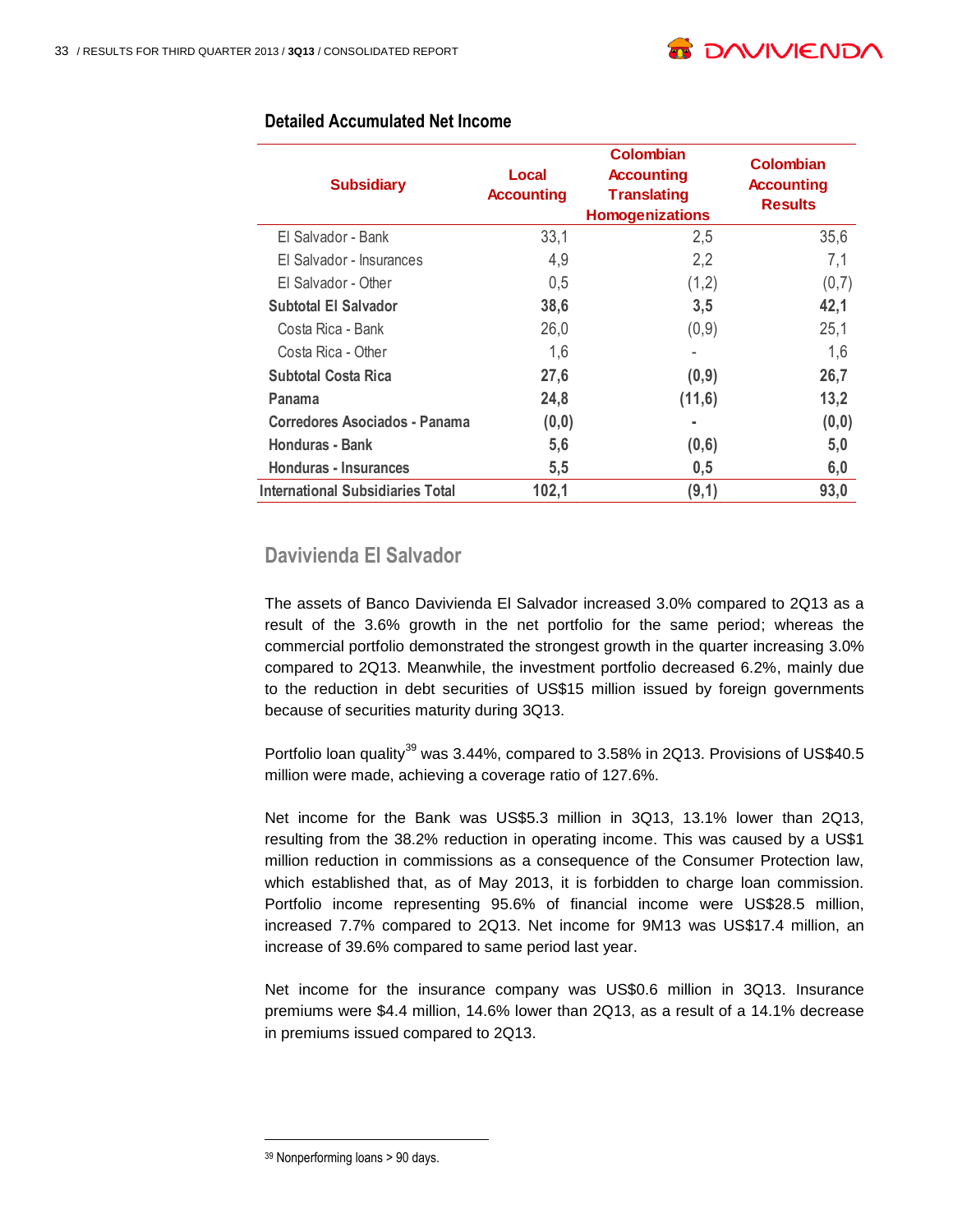

#### **Davivienda Costa Rica<sup>40</sup>**

Davivienda Costa Rica's assets were US\$1,376 million for 3Q13, 0.3% lower than 2Q13, explained by a 15.3% reduction in the investment portfolio, especially in investments available for sale, totaling US\$27 million and negotiable securities at US\$12 million.

The portfolio quality indicator<sup>41</sup> was 1.69%, 10 basis points higher than in 2Q13. Provisions in the amount of US\$16.8 million , reaching 175.8% coverage.

Net profit for the quarter was US\$3.7 million, lower by US\$0.6 million. This was primarily due to a reduction of US\$1.7 million in non-operating income coming from reimbursement of provisions of current assets generated by the sale of assets received in payment during 2Q13. Net income for 9M13 was US\$13.6 million representing a growth of 14.5% when compared to up to September 2012.

#### **Davivienda Panama**

Davivienda Panama assets decreased by 10.1% as compared to 2Q13, mainly because of the US\$150 million reduction in the amount of available assets. The net portfolio grew US\$14.7 million, mainly due to the 1.8% growth of the commercial loan portfolio. Portfolio quality<sup>42</sup> held its level at  $X\%$ . Provisions of US\$6.1 million were made during the quarter.

Net income for 3Q13 was US\$2.0 million resulting from income generated by the loan portfolio in the amount of US\$8.6 million. For the investment portfolio, income was US\$1.2 million lower compared to 2Q13, due to the loss of investments available for sale because of the drop in market prices. Net profit for 3Q13 was US\$13.0 million increasing 7.3% compared to the same period next year.

#### **Davivienda Honduras<sup>43</sup>**

Banco Davivienda Honduras' assets as of 3Q13 were US\$859 million, a 2.4% growth compared to 2Q13, mainly due to a 3.3% growth of the net portfolio and a 3.5% percent growth in the commercial portfolio.

Net income for 3Q13 was US\$1.3 million, an 11.7% growth compared to 2Q13 due to the increase in portfolio income of 6.3%. Net income for 9M13 was US\$2.9 million.

The quality indicator was 1.29%, 66 bps lower than 2Q13. Provisions were made for a total of US\$16.1 million, with a coverage of 205.6%

Net income for the insurance company in 3Q13 was US\$1.0 million, 9.3% lower than 2Q13, explained primarily by the reduction in financial margin of 6.1%. Insurance

<sup>40</sup> Exchange rate US\$1 / 499,54 Colones.

<sup>41</sup> Nonperforming loans > 90 days.

<sup>42</sup> Nonperforming loans > 90 days.

<sup>43</sup> Exchange rate US\$1 / 20,54 Lempiras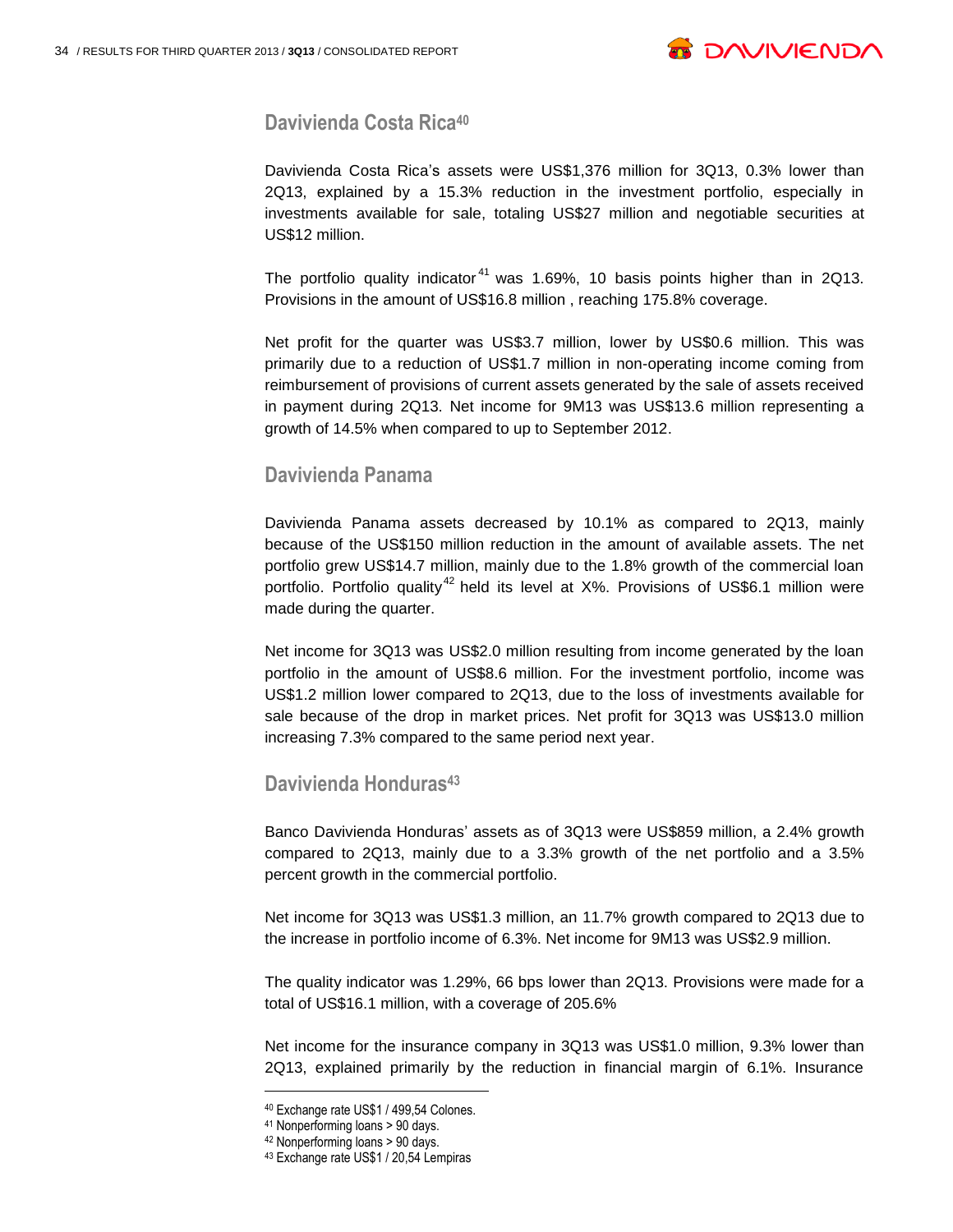

premiums for the quarter closed at US\$6.3 million, 0.4% lower than the premiums reported in 2Q13, as a result of a decrease in vehicle and insurance primes during the quarter.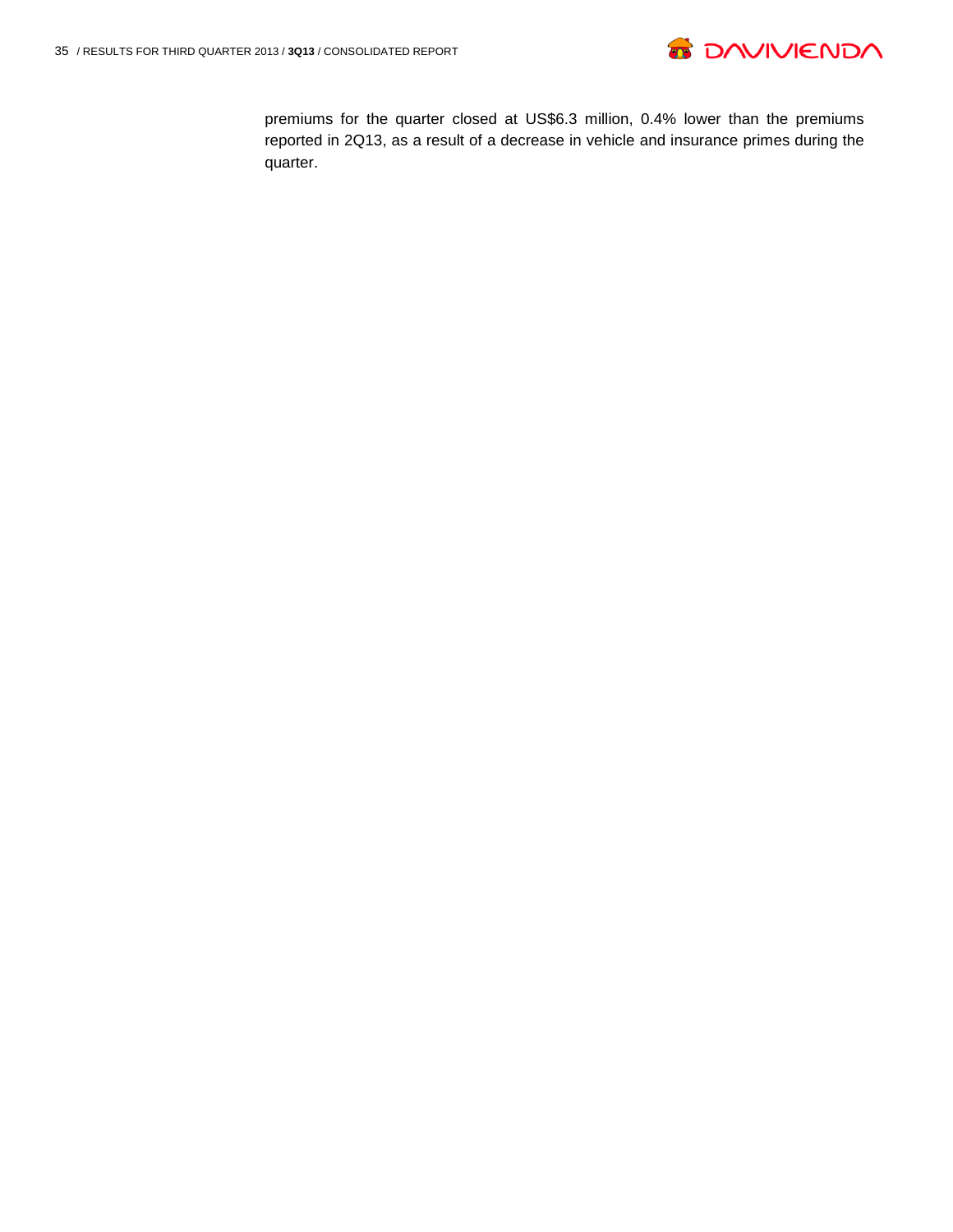|                                             |          |               |          |                          | <b>Balance Sheet as of September 30, 2013</b> |             |               |          |                 |                 |
|---------------------------------------------|----------|---------------|----------|--------------------------|-----------------------------------------------|-------------|---------------|----------|-----------------|-----------------|
|                                             |          |               |          |                          | (COP Billion)                                 |             |               |          |                 |                 |
|                                             |          |               |          | <b>Consolidated</b>      |                                               |             |               |          |                 |                 |
| <b>ASSETS</b>                               | Sep 12   | <b>Jun 13</b> | Sep 13   | Sep 13 / Jun 13          | Sep 13 / Sep 12                               | Sep 12      | <b>Jun 13</b> | Sep 13   | Sep 13 / Jun 13 | Sep 13 / Sep 12 |
| Cash                                        | 3,043    | 4,597         | 4,551    | $-1.0%$                  | 49.6%                                         | 2,885       | 2,712         | 2,935    | 8.2%            | 1.7%            |
| Investments                                 | 4,692    | 8,168         | 8,041    | $-1.5%$                  | 71.4%                                         | 4,526       | 7,608         | 7,573    | $-0.5%$         | 67.3%           |
| Loans                                       | 27,786   | 35,636        | 37,013   | 3.9%                     | 33.2%                                         | 26,770      | 29,260        | 30,496   | 4.2%            | 13.9%           |
| Commercial                                  | 15,272   | 19,331        | 19,558   | 1.2%                     | 28.1%                                         | 14,266      | 15,405        | 15,560   | 1.0%            | 9.1%            |
| Consumer                                    | 9,120    | 10,745        | 10,979   | 2.2%                     | 20.4%                                         | 9,085       | 9,341         | 9,540    | 2.1%            | 5.0%            |
| Mortage Loans+ Leasing                      | 4,794    | 7,233         | 8,187    | 13.2%                    | 70.8%                                         | 4,793       | 5,957         | 6,889    | 15.6%           | 43.7%           |
| Allowances                                  | $-1,399$ | $-1,673$      | $-1,710$ | 2.2%                     | 22.2%                                         | $-1,375$    | $-1,442$      | $-1,493$ | 3.6%            | 8.6%            |
| <b>Fixed assets</b>                         | 405      | 502           | 493      | $-1.8%$                  | 21.9%                                         | 402         | 395           | 388      | $-1.7%$         | $-3.5%$         |
| Reappraisal                                 | 490      | 663           | 666      | 0.5%                     | 35.9%                                         | 490         | 501           | 505      | 0.7%            | 3.0%            |
| Other assets                                | 2,140    | 2,996         | 3,027    | 1.0%                     | 41.5%                                         | 2,125       | 2,705         | 2,730    | 0.9%            | 28.5%           |
| <b>Total Assets</b>                         | 38,555   | 52,561        | 53,792   | 2.3%                     | 39.5%                                         | 37,199      | 43,180        | 44,626   | 3.3%            | 20.0%           |
| Liabilities                                 |          |               |          |                          |                                               |             |               |          |                 |                 |
| <b>Deposits</b>                             | 23,475   | 32,889        | 34,712   | 5.5%                     | 47.9%                                         | 22,139      | 25,063        | 27,128   | 8.2%            | 22.5%           |
| Saving accounts                             | 12,275   | 15,407        | 16,572   | 7.6%                     | 35.0%                                         | 12,060      | 13,056        | 14,430   | 10.5%           | 19.7%           |
| Checking accounts                           | 3,325    | 5,396         | 5,442    | 0.8%                     | 63.6%                                         | 3,154       | 3,651         | 3,779    | 3.5%            | 19.8%           |
| Time deposits                               | 7,711    | 11,847        | 12,454   | 5.1%                     | 61.5%                                         | 6,773       | 8,160         | 8,713    | 6.8%            | 28.7%           |
| Other                                       | 164      | 239           | 244      | 2.0%                     | 49.1%                                         | 152         | 195           | 206      | 5.6%            | 35.2%           |
| Long term debt                              | 5,235    | 6,660         | 6,220    | $-6.6%$                  | 18.8%                                         | 5,235       | 6,455         | 6,018    | $-6.8%$         | 15.0%           |
| Local                                       | 4,037    | 4,412         | 3,997    | $-9.4%$                  | $-1.0%$                                       | 4,037       | 4,207         | 3,794    | $-9.8%$         | $-6.0%$         |
| International                               | 1,198    | 2,248         | 2,224    | $-1.1%$                  | 85.6%                                         | 1,198       | 2,248         | 2,224    | $-1.1%$         | 85.6%           |
| Development fund borrowings                 | 2,982    | 4,204         | 3,919    | $-6.8%$                  | 31.4%                                         | 2,982       | 3,473         | 3,132    | $-9.8%$         | 5.0%            |
| Other liabilities                           | 1,694    | 3,187         | 3,130    | $-1.8%$                  | 84.7%                                         | 1,674       | 2,628         | 2,621    | $-0.3%$         | 56.6%           |
| <b>Total liabilities</b>                    | 33,386   | 46,940        | 47,981   | 2.2%                     | 43.7%                                         | 32,029      | 37,619        | 38,898   | 3.4%            | 21.4%           |
| Equity                                      |          |               |          |                          |                                               |             |               |          |                 |                 |
| Capital                                     | 56       | 56            | 62       | 12.0%                    | 12.0%                                         | 56          | 56            | 62       | 12.0%           | 12.0%           |
| Retained earnings                           | 4,301    | 4,568         | 4,433    | $-3.0%$                  | 3.1%                                          | 4,277       | 4,486         | 4,279    | $-4.6%$         | 0.0%            |
| Surplus                                     | 565      | 725           | 724      | $-0.2%$                  | 28.1%                                         | 681         | 803           | 816      | 1.5%            | 19.8%           |
| Results from previous periods               | 82       | $\mathbf 0$   | 0        | $\overline{\phantom{a}}$ | $-100.0%$                                     | $\mathbf 0$ | 18            | 70       | 291.5%          | 100%            |
| Results                                     | 166      | 273           | 592      | 117.1%                   | 256.1%                                        | 155         | 199           | 501      | 151.9%          | 222.4%          |
| Total stockholder's equity                  | 5,169    | 5,621         | 5,811    | 3.4%                     | 12.4%                                         | 5,169       | 5,561         | 5,727    | 3.0%            | 10.8%           |
| <b>Total liabilities &amp; stockholders</b> | 38,555   | 52,561        | 53,792   | 2.3%                     | 39.5%                                         | 37,199      | 43,180        | 44,626   | 3.3%            | 20.0%           |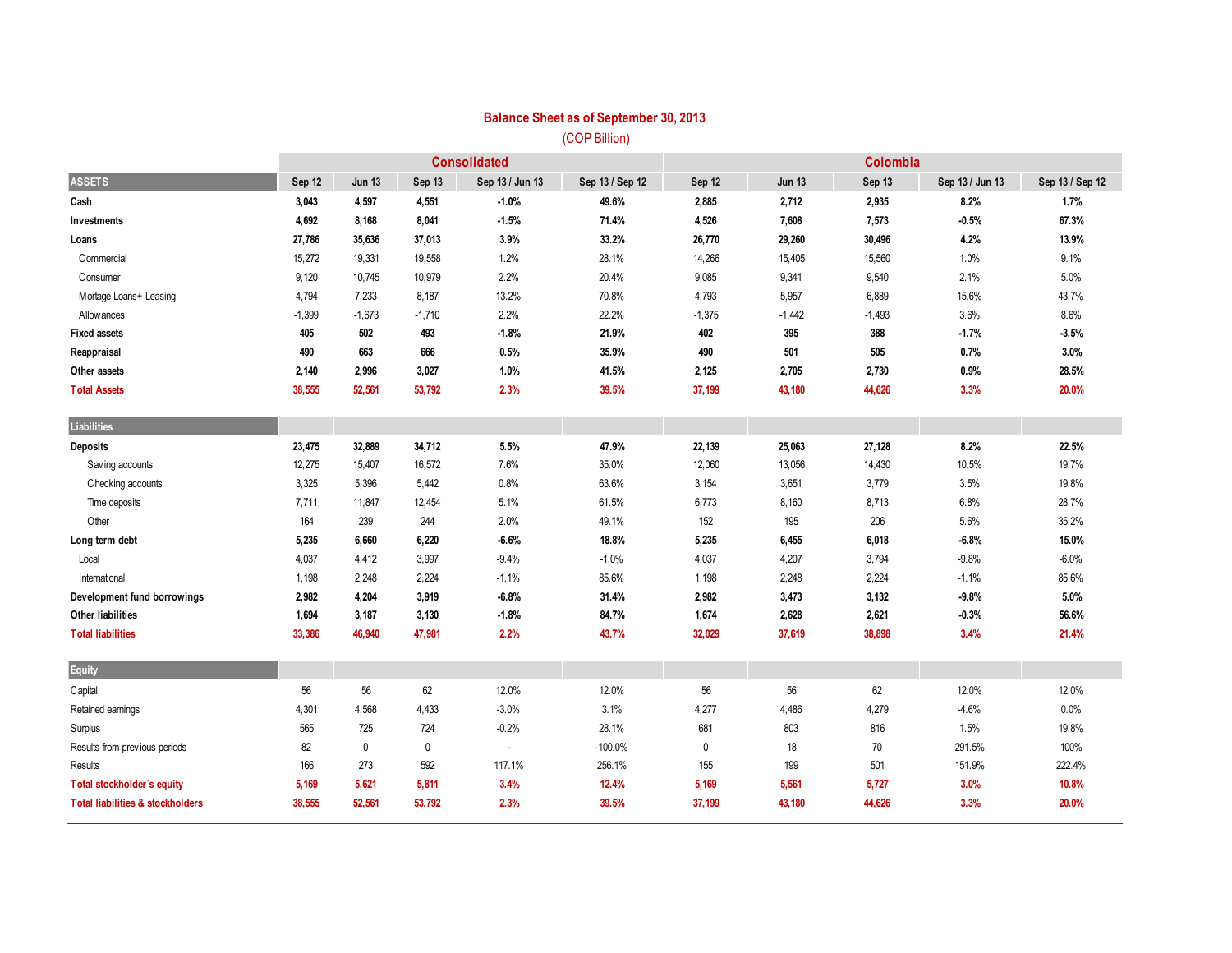|                                           |                |                |                |             | P&L as of September 30, 2013 |               |                |                    |               |                 |  |  |  |  |
|-------------------------------------------|----------------|----------------|----------------|-------------|------------------------------|---------------|----------------|--------------------|---------------|-----------------|--|--|--|--|
|                                           |                |                |                |             | (COP Billion)                |               |                |                    |               |                 |  |  |  |  |
|                                           |                | Quarterly      |                |             |                              |               |                | <b>Accumulated</b> |               |                 |  |  |  |  |
|                                           | Consolidated   |                |                |             | Colombia                     |               | Colombia       |                    |               |                 |  |  |  |  |
|                                           | 3Q 12          | <b>2Q13</b>    | 3Q 13          | 3Q13 / 3Q12 | 3Q13 / 2Q13                  | 3Q13* / 3Q12* | Accum Sep 12   | Accum Sep 13       | Sep 13/Sep 12 | Sep 13*/Sep 12* |  |  |  |  |
| <b>Total income</b>                       | 1,002          | 828            | 1,287          | 28.4%       | 55.4%                        | 13.7%         | 2,883          | 3,288              | 14.1%         | $-0.6%$         |  |  |  |  |
| Loans                                     | 886            | 1,021          | 1,038          | 17.1%       | 1.7%                         | 2.2%          | 2,585          | 3,069              | 18.7%         | 4.2%            |  |  |  |  |
| Commercial                                | 324            | 370            | 374            | 15.5%       | 1.0%                         | $-4.9%$       | 930            | 1,118              | 20.2%         | 0.7%            |  |  |  |  |
| Consumer                                  | 416            | 443            | 441            | 6.0%        | $-0.5%$                      | $-1.5%$       | 1,231          | 1,325              | 7.7%          | 0.0%            |  |  |  |  |
| Mortgage Loans+ Leasing                   | 147            | 207            | 223            | 52.3%       | 7.6%                         | 27.9%         | 424            | 626                | 47.6%         | 23.6%           |  |  |  |  |
| Mortagage                                 | 90             | 136            | 147            | 63.0%       | 8.2%                         | 23.3%         | 263            | 410                | 56.1%         | 17.5%           |  |  |  |  |
| Leasing                                   | 56             | 72             | 76             | 35.2%       | 6.4%                         | 35.2%         | 161            | 215                | 33.6%         | 33.6%           |  |  |  |  |
| Investments                               | 107            | $-197$         | 245            | 129.2%      | $-224.2%$                    | 123.0%        | 260            | 208                | $-20.0%$      | $-39.4%$        |  |  |  |  |
| Interbanks                                | 9              | $\overline{4}$ | $\overline{4}$ | $-52.7%$    | 0.1%                         | $-64.0%$      | 38             | 11                 | $-69.9%$      | $-75.2%$        |  |  |  |  |
| <b>Financial Expenses</b>                 | 325            | 354            | 353            | 8.4%        | $-0.4%$                      | $-6.7%$       | 932            | 1,066              | 14.4%         | $-0.2%$         |  |  |  |  |
| Deposits in checking accounts             | 5              | 5              | 6              | 16.4%       | 11.6%                        | 16.4%         | 16             | 16                 | 0.9%          | 0.9%            |  |  |  |  |
| Deposits in saving accounts               | 82             | 78             | 77             | $-6.2%$     | $-1.6%$                      | $-15.2%$      | 274            | 236                | $-13.8%$      | $-21.4%$        |  |  |  |  |
| Deposits in certificates                  | 101            | 133            | 133            | 31.8%       | 0.4%                         | 0.0%          | 291            | 399                | 37.1%         | 7.6%            |  |  |  |  |
| Credits with entities                     | 37             | 44             | 41             | 10.7%       | $-5.9%$                      | $-13.1%$      | 106            | 132                | 24.2%         | $-1.1%$         |  |  |  |  |
| <b>B</b> onds                             | 86             | 92             | 90             | 5.0%        | $-2.3%$                      | 5.0%          | 226            | 272                | 20.3%         | 20.3%           |  |  |  |  |
| Repos                                     | 14             | $\overline{2}$ | 5              | $-62.3%$    | 141.1%                       | $-67.5%$      | 17             | 10                 | $-42.7%$      | $-53.7%$        |  |  |  |  |
| Interbank funds                           | 1              | $\mathbf 0$    | $\mathbf{1}$   | $-25.5%$    | 99.7%                        | -25.5%        | 2              | 2                  | $-5.4%$       | $-5.4%$         |  |  |  |  |
| Gross financial margin                    | 677            | 474            | 934            | 38.0%       | 97.1%                        | 23.5%         | 1,951          | 2.222              | 13.9%         | $-0.8%$         |  |  |  |  |
| Allowances net                            | 230            | 212            | 219            | $-4.8%$     | 3.2%                         | $-5.0%$       | 609            | 655                | 7.5%          | 3.6%            |  |  |  |  |
| Net interest margin                       | 447            | 262            | 716            | 60.0%       | 172.8%                       | 38.4%         | 1,342          | 1,567              | 16.8%         | $-2.9%$         |  |  |  |  |
| Comissions and fees income                | 203            | 278            | 280            | 38.1%       | 0.7%                         | 5.9%          | 618            | 837                | 35.3%         | 4.4%            |  |  |  |  |
| Operating expenses                        | 454            | 592            | 594            | 31.0%       | 0.4%                         | 2.7%          | 1,305          | 1,748              | 34.0%         | 5.9%            |  |  |  |  |
| Other income and expenses, net            | 38             | 48             | 5              | $-86.5%$    | $-89.4%$                     | $-79.5%$      | 111            | 62                 | $-44.1%$      | $-50.5%$        |  |  |  |  |
| <b>Operational income</b>                 | 234            | $-3$           | 407            | 73.5%       | $-15461.8%$                  | 63.1%         | 766            | 718                | $-6.3%$       | $-18.5%$        |  |  |  |  |
| Other allow ances                         | $\mathbf{1}$   | 8              | 0              | $-117.3%$   | $-101.7%$                    | $-81.1%$      | 3              | 18                 | 438.3%        | 326.6%          |  |  |  |  |
| Non operatives                            | $-17$          | 17             | 10             | $-158.7%$   | $-40.7%$                     | $-143.0%$     | $-50$          | 28                 | $-156.1%$     | $-125.9%$       |  |  |  |  |
| Income before taxes and minority interest | 217            | 6              | 417            | 92.3%       | 6394.8%                      | 80.7%         | 713            | 727                | 2.0%          | $-11.5%$        |  |  |  |  |
| Minority interest                         | $\overline{2}$ | $\overline{1}$ | $\mathbf{1}$   | $-64.1%$    | 12.1%                        | $-64.1%$      | $\overline{7}$ | 3                  | $-59.0%$      | $-59.0%$        |  |  |  |  |
| Taxes                                     | 48             | $-28$          | 97             | 99.8%       | $-444.8%$                    | 86.7%         | 166            | 132                | $-20.4%$      | $-35.9%$        |  |  |  |  |
| Net income                                | 166            | 34             | 320            | 92.1%       | 846.5%                       | 80.9%         | 540            | 592                | 9.6%          | $-3.2%$         |  |  |  |  |